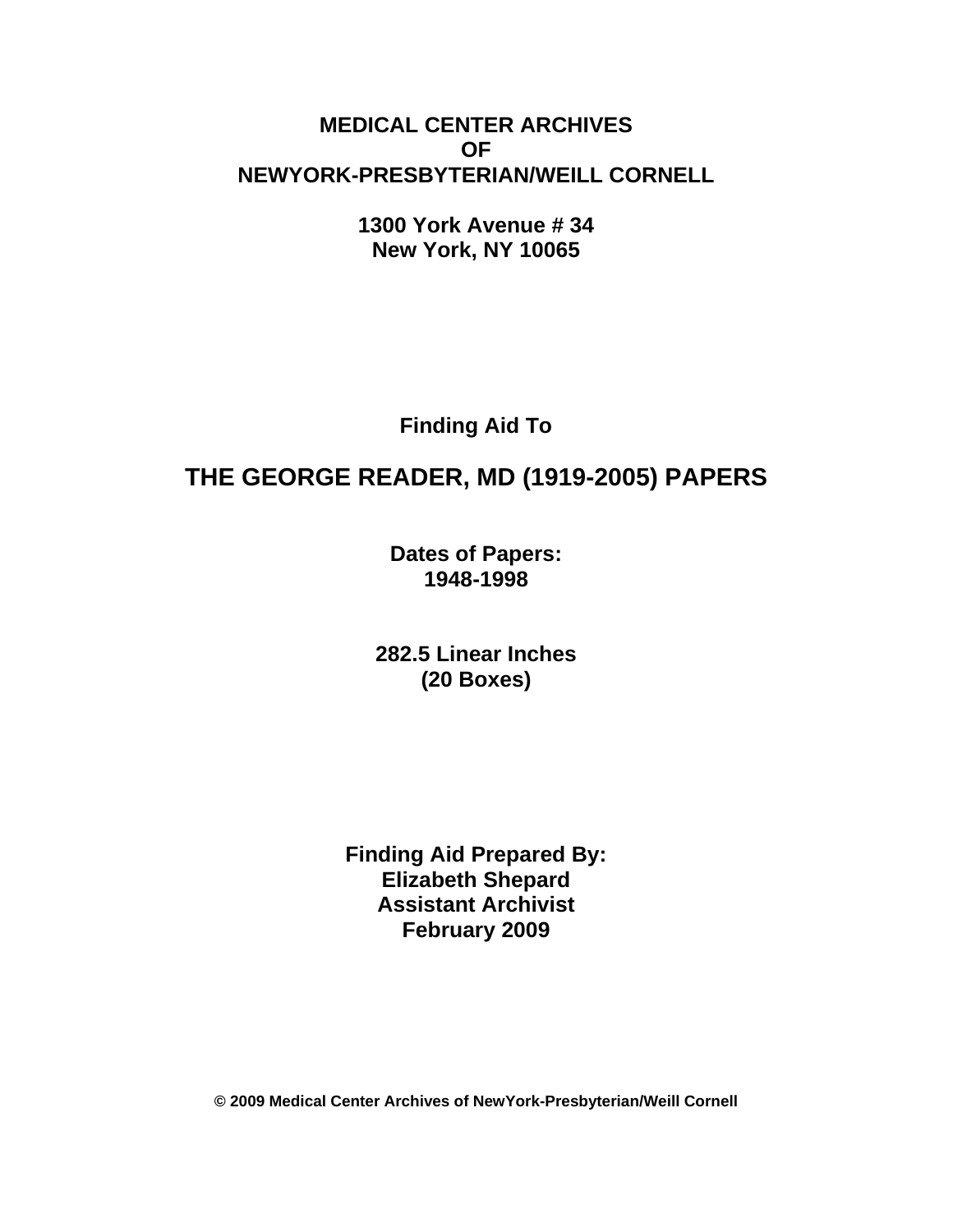### **PROVENANCE:**

Dr. George Reader donated two boxes of material on aging in 1982. In 1991-1992, the Department of Public Health donated the rest of his papers.

# **ADMINISTRATIVE/BIOGRAPHICAL NOTE:**

George Reader was born in Brooklyn, NY on February 8, 1919. He married Helen Brown in 1942; and they had four sons: Jonathan, David, Mark, and Peter. He received a BA from Cornell University in 1940 and a MD from Cornell University Medical College in 1943. He was an resident at New York Hospital, when he was called to serve two years in the U.S. Navy.

After the war, Dr. Reader returned to the medical center, where he spent his entire career. Some of his most important positions included: Director of Comprehensive Care and Teaching Program (1952-1969), Professor of Medicine (1957-1992), Attending Physician (1962-1992), Chief of Ambulatory and Community Medicine Division (Department of Medicine) (1969-1972), and Chairmen of Department of Public Health, Livingston Farrand Professor of Public Health and Physician-in-Chief of Public Health (1972-1992).

Dr. Reader served on numerous boards including: American Geriatrics Society, Health Insurance Plan of Greater New York, Visiting Nurse Service of New York, Winifred Masterson Burke Relief Foundation, International Sociological Association Medical Sociology Section, Milbank Memorial Fund Quarterly, New York State Governor's Health Advisory Council, Regional Medical Program of New York City, and Cornell University's Board of Trustees. On the federal level, he served as chairman of the Human Ecology Section of National Institutes of Health (NIH), White House Conference on Aging, and a consultant for the Social Security Administration and Department of Health, Education, and Welfare (HEW).

He was interested in medical sociology, public health and community medicine, and medical education. In 1952, he developed the Comprehensive Care and Treatment Program for fourth year students at Cornell University Medical College. This program also worked in conjunction with the Bureau of Applied Social Research at Columbia University.

In 1992, he received the Maurice R. Greenberg Distinquished Service Award. He retired that same year. He died on October 13, 2005.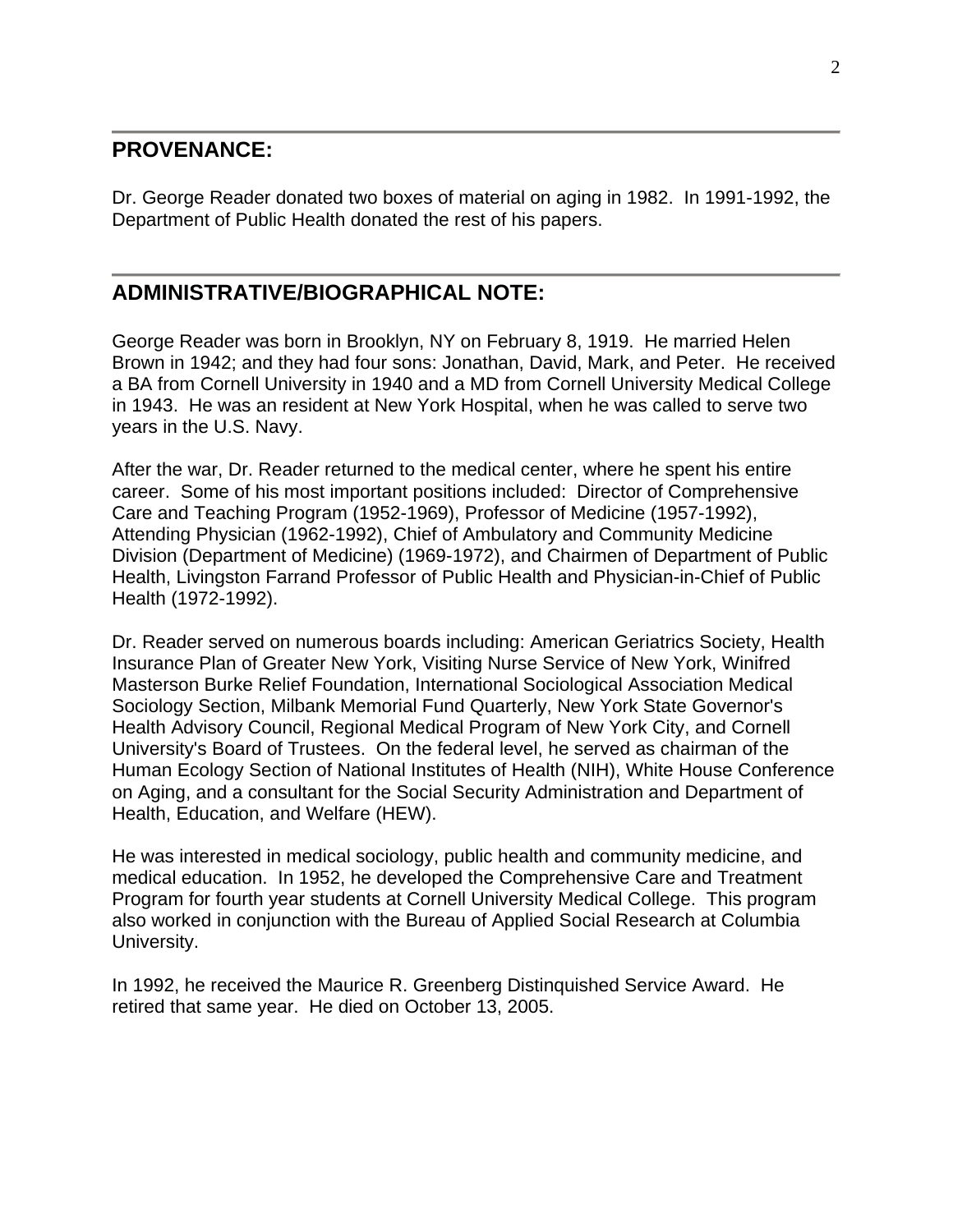# **SCOPE AND CONTENT NOTE:**

The collection has been broken into ten series: Correspondence, A-Z (1956-1991), Correspondence with CUMC Faculty (1967-1989), Correspondence w/ Universities (1955-1981), General Correspondence (1973-1992), Correspondence (in reverse order) (1975-1991), Letters of Recommendations (1975-1991), Miscellaneous Office Files (1961-1991), Committees (1957-1992), Travel Files (1957-1991), and Papers, Reprints, and Speeches (1948-1998).

### **Series I: Correspondence A-Z, 1956-1991 (Boxes 1-4)**

This series, arranged alphabetically, contains correspondence with colleagues, personal friends, and medical center staff and faculty.

### **Series II: Correspondence w/ CUMC Faculty, 1967-1989 (Boxes 4-6)**

This series, arranged alphabetically, contains correspondence with faculty of Cornell University Medical College.

### **Series III: Correspondence w/ Universities, 1955-1981 (Boxes 7-8)**

This correspondence, arranged alphabetically, is with people from different universities.

### **Series IV: General Correspondence, 1973-1992 (Box 8)**

This series, arranged chronologically, contains correspondence with colleagues, personal friends, and medical center faculty and staff.

### **Series V: Correspondence, 1975-1991 (Boxes 9-11)**

This series, organized chronologically in reverse order, consists of correspondence with colleagues, personal friends, and medical center faculty and staff.

### **Series VI: Letters of Recommendation, 1975-1991 (Box 11)**

This correspondence file contains letters of recommendation for colleagues and faculty and staff of the medical center. Some files have confidential information.

### **Series VII: Miscellaneous Office Files, 1961-1991 (Boxes 11-13)**

This series, arranged alphabetically, contains miscellaneous files on various subjects, including ambulatory care, Cornell University Medical College, New York Hospital, Public Health, Queens Community Medicine Project, Symposium on Global Drug Development, and visitors to the medical center.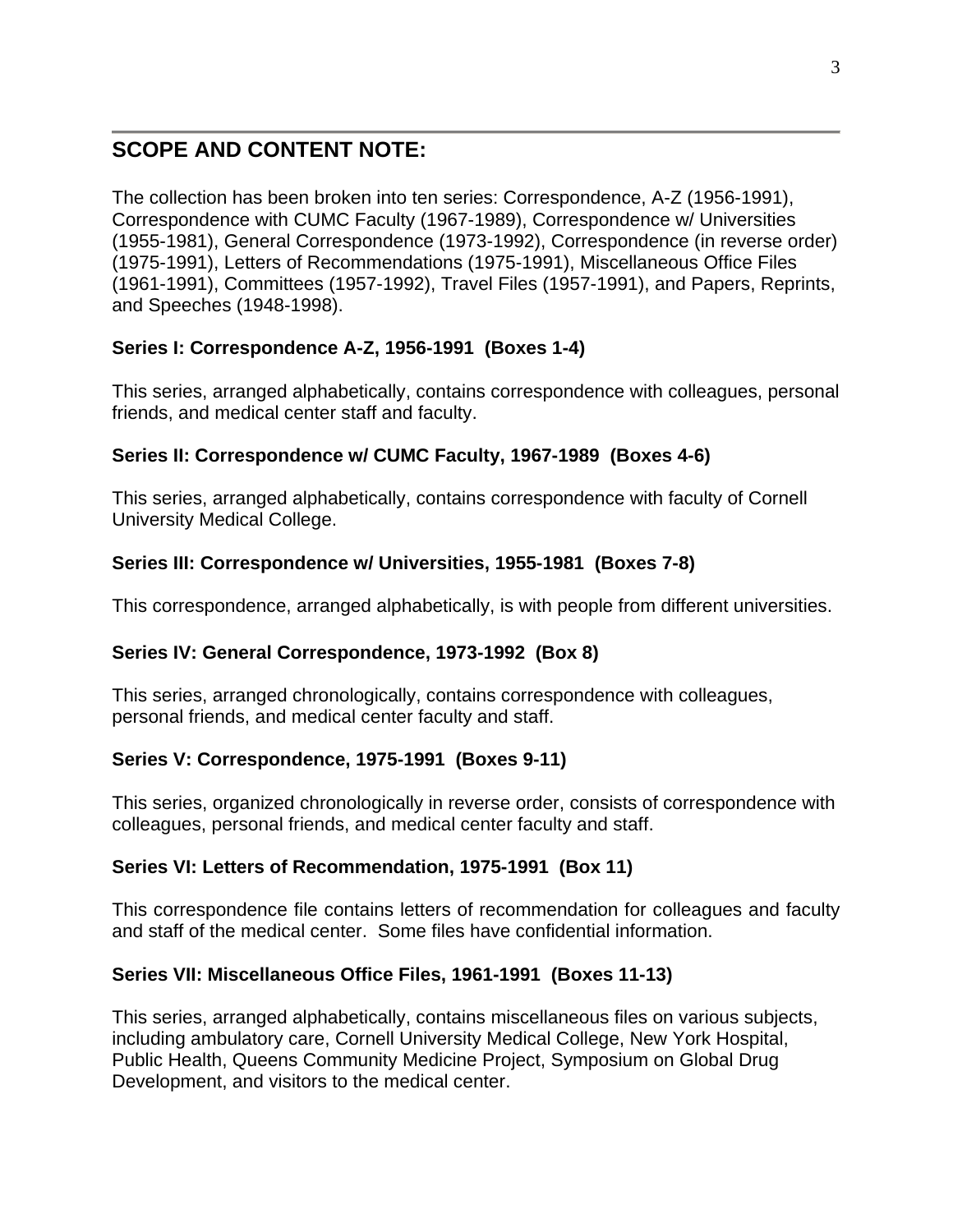### **Series VIII: Committees, 1957-1992 (Boxes 13-17)**

This series, arranged alphabetically, has materials on various committees that Dr. Reader was involved with including American Geriatrics Society, Cornell University Medical College, Dept. of Health, NYC, HEW, Health Systems Agency, International Sociological Association, Milbank Memorial Fund, New York Hospital, New York State Health Planning Commission's Health Advisory Board, Cornell University, Visiting Nurse Service of NYC, White House Conference on the Aging, and Winifred Masterson Burke Relief Foundation. Most of this series was discarded.

#### **Series IX: Travel Files, 1957-1991 (Box 17)**

These files, arranged chronologically, are on his various conferences, meetings, and trips. The bulk of the files were discarded.

#### **Series X: Papers, Reprints, and Speeches, 1948-1998 (Boxes 17-18**

These files, arranged chronologically, consist of some of his publications and speeches.

## **ACCESS RESTRICTIONS:**

There are a few patient correspondences in the various correspondence series. These letters as well as the AIDS case files are protected under the federal law, HIPAA. The Letters of Recommendation series contains confidential employment files. Committee files for Cornell University Medical College and New York Hospital are closed for twenty five years from the date of their creation.

# **ACCESS POINTS:**

### **RELATED MATERIAL:**

The following materials were added to the archives as separate collections

Braude, Robert, Reprints, .5 inches Cassell, Eric, Reprints, 1 inch Clinical Chiefs, 12.5 inches Comprehensive Care and Teaching Program, 27.5 inches Cornell University Medical College, Curriculum Committee, 7.5 inches Cornell University Medical College, Liason Committee for Medical Education, 27.5 inches Cornell University Medical College, Review of Public Health Future, 1 inch Daniels, Farrington, Reprints, 1 inch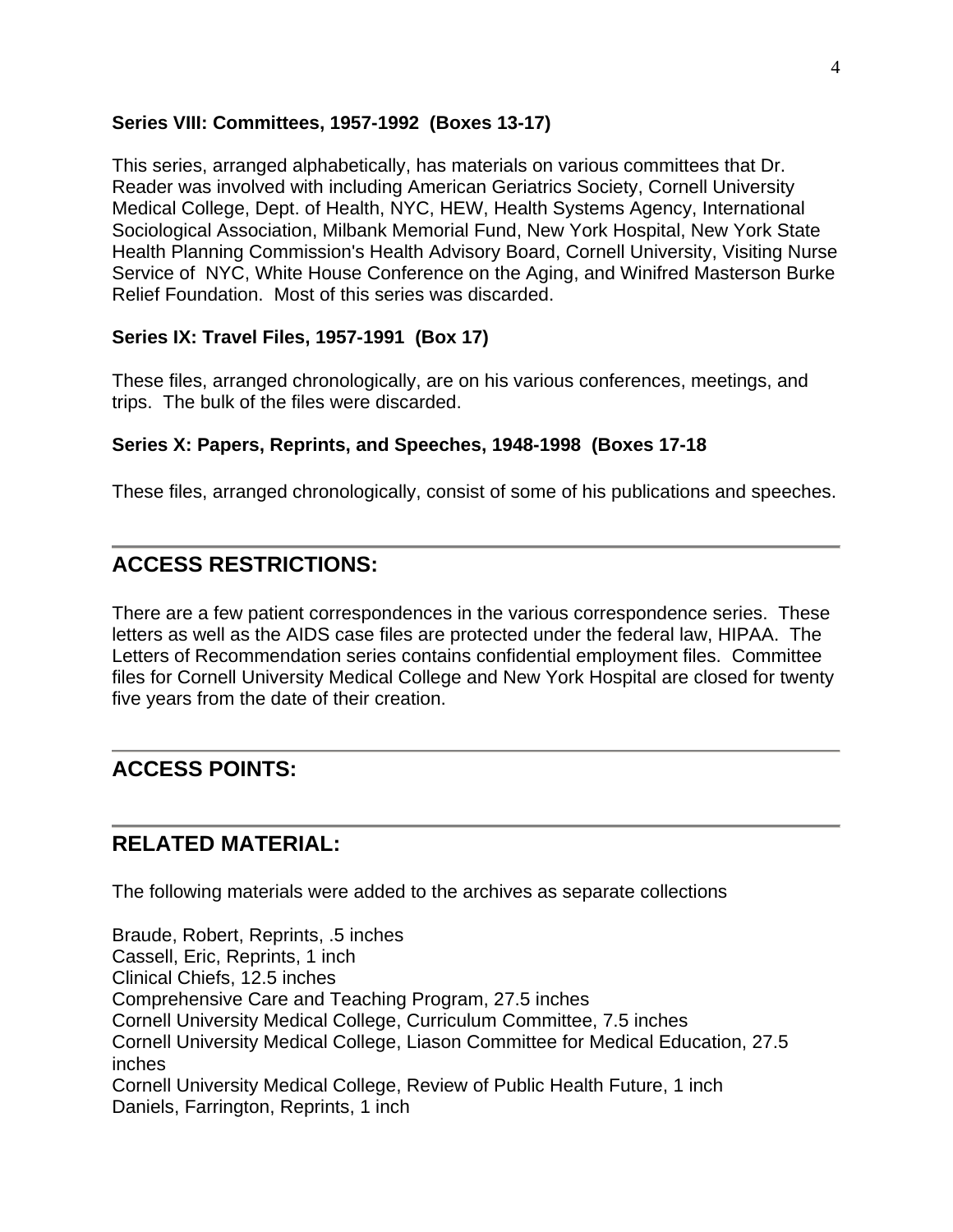Davis, Milton, Reprints, 2 inches Haas, Joanna, Reprints, 1 inch Imperato, Pascal, Reprints, 1 inch Jones, Thomas, Reprints, .5 inches Mike, Valerie, Reprints, .5 inches Millman, Robert, Reprints, 2 inches New York Hospital, AIDS Task Force, 15 inches New York Hospital, ER Task Force, 5 inches New York Hospital, Home Health Agency, 7.5 inches New York Hospital Manpower Task Force, 6 inches New York Hospital, Medical Board, Interdepartmental Committee, 1 inch New York Hospital, Medical Board, Quality Assurance Committee, 5 inches Rosenfeld, Isodore, Reprints, 2.5 inches Schwartz, Doris, Reprints and Diary, 6 inches

### **BOX AND FOLDER LIST:**

**Folder: Description:**

#### **Box 1: Series I, Correspondence A-Z, 1956-1991**

| 1<br>2 | Affinito, Lilyan, 1987                             |
|--------|----------------------------------------------------|
| 3      | Alexander, Horace, 1964                            |
| 4      | Ambach, Gordon, 1977                               |
| 5      | Arluke, Arnold, 1978<br>Artusio, Joseph, 1978-1990 |
| 6      | Axelrod, David, 1979-1988                          |
| 7      | Barker, Robert, 1986-1989                          |
| 8      | Bellin, Lowell, 1974-1978                          |
| 9      | Berk, Barbara, 1977                                |
| 10     | Bernstein, Francis, 1971-1981                      |
| 11     | Blutt, Mitchell, 1984                              |
| 12     | Brooks, Dana, 1982-1986                            |
| 13     | Brown, Douglas, 1971-1977                          |
| 14     | Burney, Lee, 1974-1975                             |
| 15     | C-K, 1976-1990                                     |
| 16     | Cahill, Kevin, 1974-1976, 1981                     |
| 17     | Carey, Hugh (Gov), 1977                            |
| 18     | Choa, Gerald, 1978                                 |
| 19     | Cicero, Frank, 1975-1977                           |
| 20     | Coates, Edward, 1975                               |
| 21     | Cuomo, Mario (Gov), 1983-1984                      |
| 22     | Cummings, Gordon, 1976-1980                        |
| 23     | D'Adamo, Ann, 1979                                 |
| 24     | Dans, Peter, 1977-1978                             |
|        |                                                    |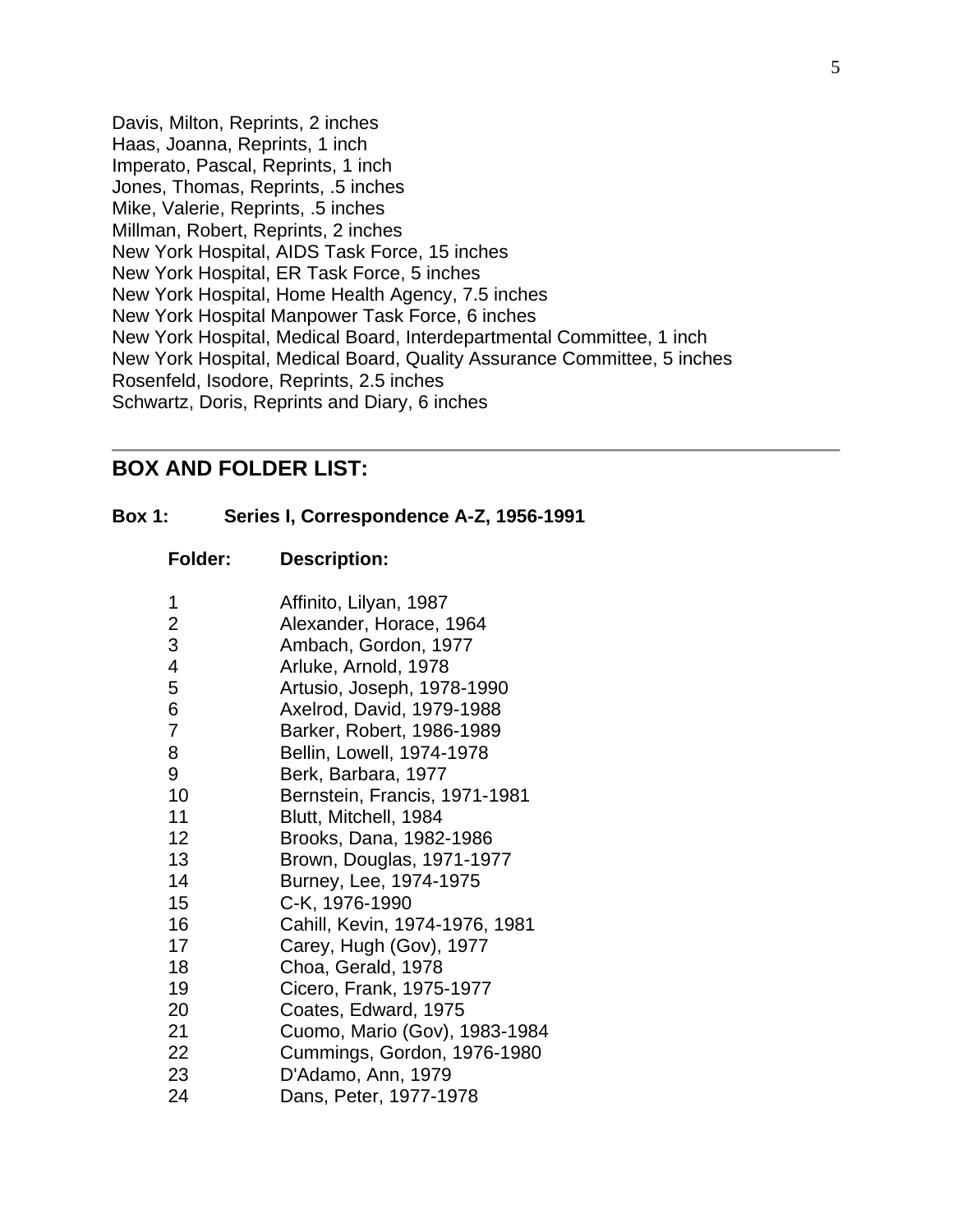| 25<br>26 | Daum, Richard, 1978-1979<br>Dept. of Health, NYC, 1970-1983 |
|----------|-------------------------------------------------------------|
| 27       | Dick, Charles, 1974-1975                                    |
| 28       | Dublin, Thomas, 1975                                        |
| 29       | Dull, H. Bruce, 1975                                        |
| 30       |                                                             |
| 31       | Engel, Robert, 1980-1986                                    |
|          | Evans, John, 1975-1976                                      |
| 32       | Ferrer, Reinaldo, 1978-1980                                 |
| 33       | Flansburgh, Earl, 1986                                      |
| 34       | Freeman, Howard, 1976                                       |
| 35       | Friedman, Stanford, 1986                                    |
| 36       | Fuchs, Fritz, 1975-1979                                     |
| 37       | Gaylin, Sheldon, 1982                                       |
| 38       | Gellhorn, Alfred, 1985                                      |
| 39       | Gill, Derek, 1984                                           |
| 40       | Gilman, Sander, 1985                                        |
| 41       | Ginsburg, Jack, 1979-1980                                   |
| 42       | Ginzberg, Eli, 1978, 1986                                   |
| 43       | Gonzalez, Juan, 1986                                        |
| 44       | Goodrich, Charles, 1976                                     |
| 45       | Gottschalk, Richard, 1972-1978                              |
| 46       | Gould, Maureen, 1980                                        |
| 47       | Greenwald, Peter, 1976                                      |
| 48       | Guild, Sharon, 1982                                         |
| 49       | Hammond, Kenneth, 1989                                      |
| 50       | Hanlon, William, 1978                                       |
| 51       | Harris, Sandra, 1980-1981                                   |
| 52       | Harvey, McGehee, 1982-1986                                  |
| 53       | Haskell, Katherine, 1989-1990                               |
| 54       | Herbster, William, 1984                                     |
| 55       | Hinsey, Joseph, 1976-1978                                   |
| 56       | Hobson, Frank, 1975                                         |
| 57       | Holland, Jerome, 1981, 1983                                 |
| 58       | Hong, John, 1984-1985                                       |
| 59       | Howe, Susanne, 1973-1987                                    |
| 60       | Kendall, Patricia, 1956-1959                                |
| 61       | Kendall, Patricia, 1960-1961                                |
| 62       | Kendall, Patricia, 1962-1963                                |
| 63       | Kendall, Patricia, 1975, 1982-1983                          |
| 64       | Kennedy, Robin, 1979-1984                                   |
| 65       | Kennedy, Eileen, 1977                                       |
| 66       | Kerner, Jon, 1983-1985                                      |
|          |                                                             |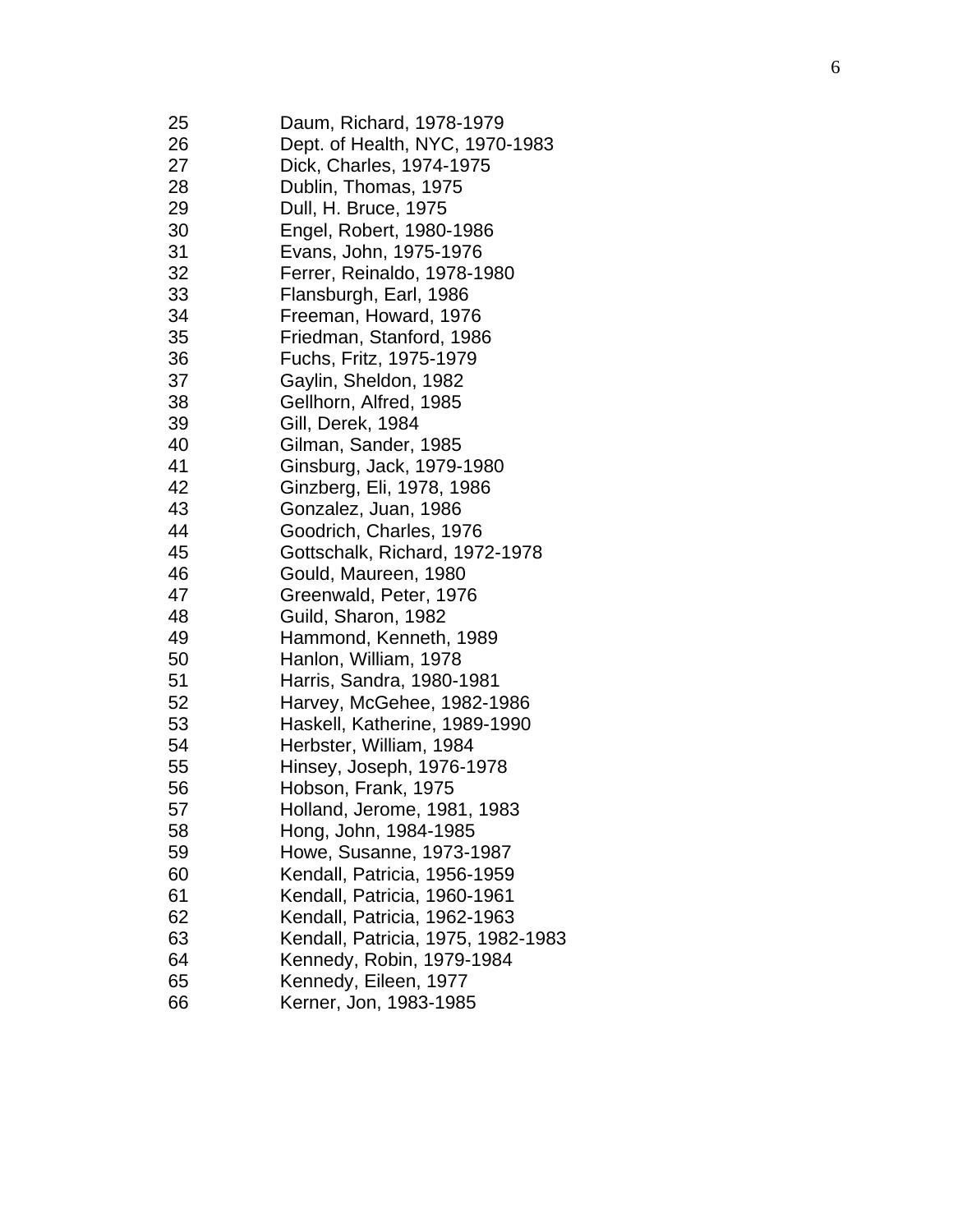# **Box 2: Series I, Correspondence A-Z, 1956-1991**

| <b>Folder:</b> | <b>Description:</b>                                                    |
|----------------|------------------------------------------------------------------------|
| 1              | Kerner, Jon, 1986                                                      |
| $\mathbf{2}$   | Kerner, Jon, 1987-1988                                                 |
| 3              | Killip, Thomas, 1988-1989 (Restricted-HIPAA)                           |
| 4              | Kitz, Debbie, 1979                                                     |
| 5              | Kirkham, Frederic, Jr., 1979                                           |
| 6              | Knapp, David, 1974                                                     |
| 7              | Klein, Walter, 1990 (includes a history of epidemic diseases a<br>NYH) |
| 8              | Koch, Edward, 1984-1986                                                |
| 9              | L-R, 1969-1991                                                         |
| 10             | Lazersfeld Family, 1985-1990                                           |
| 11             | Leavy, William, 1975-1977                                              |
| 12             | Lemaistre, Charles, 1984                                               |
| 13             | Lennard, Henry, 1975-1976                                              |
| 14             | Liebermann, Joan, 1983-1988                                            |
| 15             | Lifflander, Matthew, 1978                                              |
| 16             | Lindberg, Don, 1991                                                    |
| 17             | Logsdon, Donald, 1988                                                  |
| 18             | Lopez, Ralph, 1975                                                     |
| 19             | Lorber, Judith, 1978-1985                                              |
| 20             | Lowe, Charles, 1978                                                    |
| 21             | Lucas, Adetokuribo, 1986-1990                                          |
| 22             | Maiman, Lois, 1985, 1989                                               |
| 23             | Marcus, Abraham, 1978                                                  |
| 24             | Martens, Frederick, 1987                                               |
| 25             | May, Joan, 1978-1983                                                   |
| 26             | May, Joan, 1984-1989                                                   |
| 27             | May, Joan, 1990-1991                                                   |
| 28             | McKeown, Thomas, 1974-1986                                             |
| 29             | McLaughlin, Mary, 1975-1976                                            |
| 30             | McLaughlin, Paul, 1984-1985                                            |
| 31             | McNutt, David, 1983                                                    |
| 32             | Milanovic, Vladimir, 1971-1986                                         |
| 33             | Momrow, David, 1975-1976                                               |
| 34             | Morehead, Mildred, 1978                                                |
| 35             | Morris, Jeremy, 1973-1982                                              |
| 36             | Morton, Newton, 1985-1987                                              |
| 37             | Mundinger, Mary, 1981-1991                                             |
| 38             | Murray, Henry, 1988                                                    |
| 39             | Myers, Beverlee, 1979-1982                                             |
| 40             | Myers, Jerome, 1974-1975                                               |
| 41             | Myers, Woodrow, Jr., 1990                                              |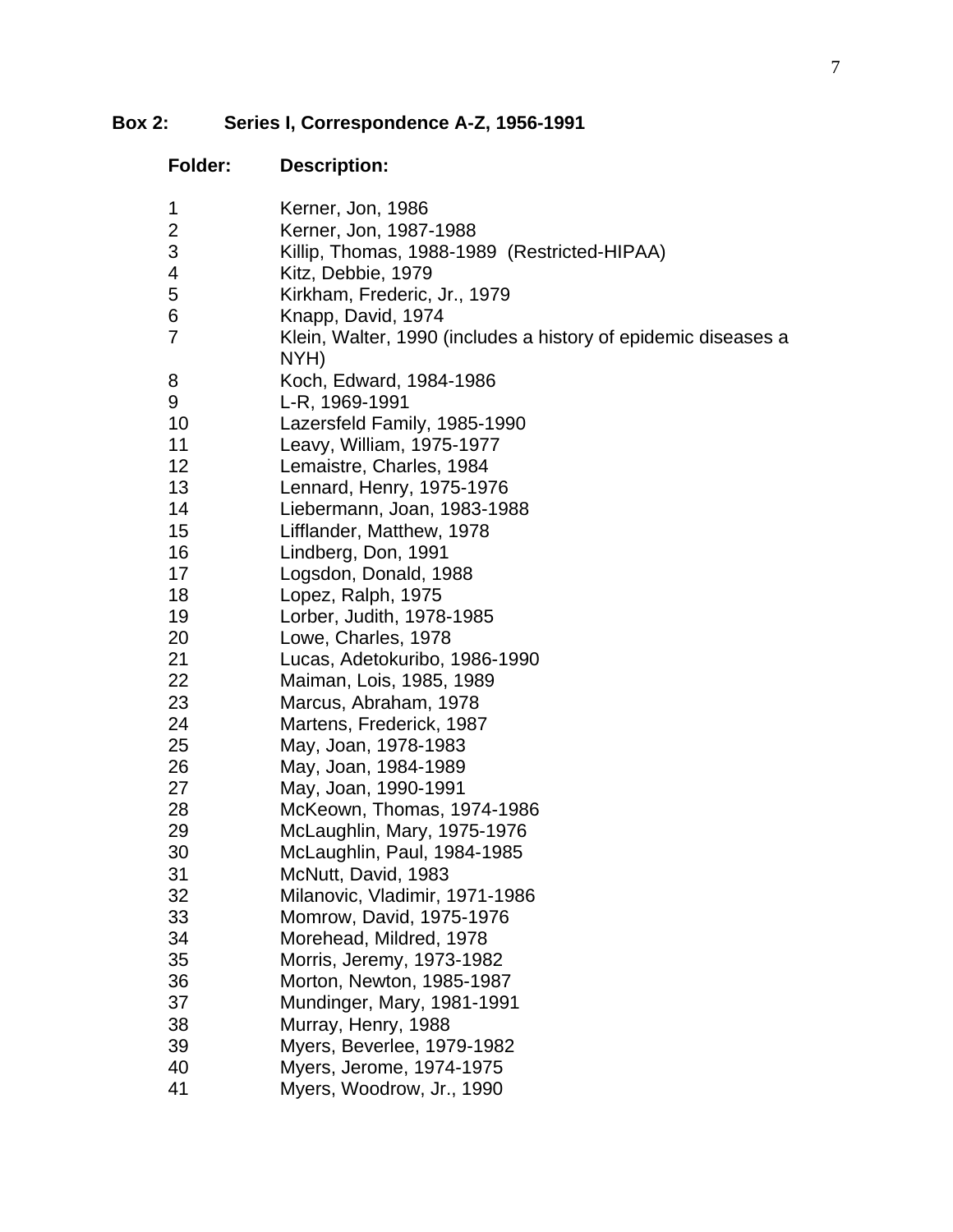| 42 | Myers, W. P. Laird, 1982        |
|----|---------------------------------|
| 43 | Nagurney, Toby, 1978            |
| 44 | Nangeroni, Alice, 1977          |
| 45 | Nesheim, Malden, 1976-1989      |
| 46 | Noyes, Jansen, Jr., 1985-1990   |
| 47 | O'Brien, Richard, 1984          |
| 48 | Odell, William, 1984            |
| 49 | Osborne, Stanley de J., 1986    |
| 50 | Ostfeld, Adrian, 1987           |
| 51 | Palese, Robert, 1976-1989       |
| 52 | Pascarelli, Emil, 1991          |
| 53 | Pearson, Clarence, 1986         |
| 54 | Peters, M. James, 1975          |
| 55 | Pfanz, Manfred, 1974-1976       |
| 56 | Piore, Nora, 1987               |
| 57 | Plum, Fred, 1974-1988           |
| 58 | Podell, Richard, 1976           |
| 59 | Poppensiek, George, 1977        |
| 60 | Pugh, Edmund, 1977-1989         |
| 61 | Randolph, Linda, 1983, 1986     |
| 62 | Ravenhold, Reimert, 1977        |
| 63 | Redlener, Irwin, 1988           |
| 64 | Reidenberg, Marcus, 1989        |
| 65 | Relihan, Walter, Jr., 1983-1987 |
| 66 | Resnick, Gene, 1977             |
| 67 | Resnick, Jack, 1976-1977        |
| 68 | Reynold, J. X., 1991            |
| 69 | Rhodes, Frank, 1978-1988        |
| 70 | Ribble, John, 1975-1978         |
| 71 | Riker, Walter, Jr., 1979-1989   |
| 72 | Roberts, N. J., 1980-1981       |
| 73 | Roberts, Richard, 1981-1990     |
| 74 | Robinson, Paul, 1975            |
| 75 | Roemer, Milton, 1983            |
| 76 | Rogatz, Paul, 1978-1987         |

#### **Box 3 : Series I , Correspondence A - Z, 1956 -1991**

- Rogatz, Paul, 1988 -1992
- Rogers, David, 1970 -1991
- Rogers, David, 1986 -1989
- Rosen, Matthew, 1979 -1984
- Rosenberg, Barbara, 1982
- Rosenberg, Stephen, 1984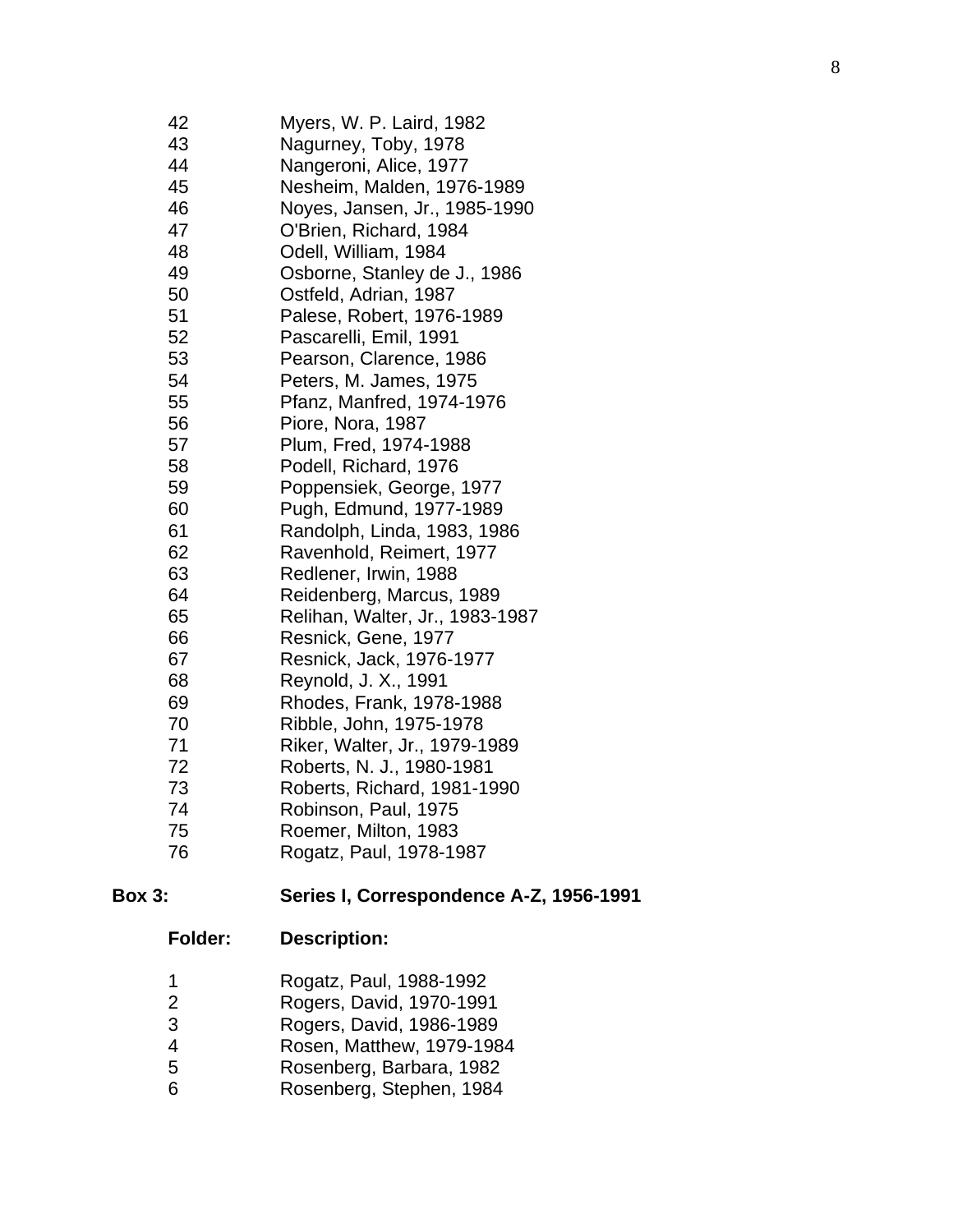| 7  | Rosenfeld, Isodore, 1970-1989              |
|----|--------------------------------------------|
| 8  | Rothman, David, 1985                       |
| 9  | Rubenstein, Reva, 1977                     |
| 10 | Ruderman, Florence, 1980-1986              |
| 11 | Ceneig-Rudolf, Sylvie, 1987                |
| 12 | S-W, 1974-1987                             |
| 13 | Sanders, Reeve, 1978                       |
| 14 | Scherr, Lawrence, 1978, 1987               |
| 15 | Scheidt, Andrea, 1983 (Restricted)         |
| 16 | Scheidt, Stephen, 1978-1985                |
| 17 | Scherzer, Alfred, 1982-1986                |
| 18 | Schwartz, Doris, 1976-1979                 |
| 19 | Schwartz, Doris, 1980-1991                 |
| 20 | Seixas, Frank, 1976-1985                   |
| 21 | Senie, Ruby, 1991                          |
| 22 | Sheldon, Roger, 1974-1979                  |
| 23 | Sheps, Cecil, 1989-1991                    |
| 24 | Sherlock, Paul, 1979-1981                  |
| 25 | Shortell, Stephen, 1988                    |
| 26 | Sidel, Victor, 1987-1988                   |
| 27 | Silver, George, 1968-1979                  |
| 28 | Silver, George, 1980-1991                  |
| 29 | Silver, Richard, 1984-1989                 |
| 30 | Silverberg, Jodi, 1980                     |
| 31 | Simmons, William, 1971-1986                |
| 32 | Sinclaire, Harry, 1979                     |
| 33 | Smallwood, Stephen, 1977                   |
| 34 | Snifen, Michael, 1980-1982                 |
| 35 | Snifen, Michael, 1983-1986                 |
| 36 | Sokolowska, Magdalena, 1973-1989           |
| 37 | Sonkin, Selvin, 1973-1977                  |
| 38 | Sorensen, Andrew, 1983 (Restricted-Fellow) |
| 39 | Stallones, Revl, 1976-1977                 |
| 40 | Stamp, Neal, 1982-1983                     |
| 41 | Standard, Ken, 1975-1986                   |
| 42 | Sussman, Marvin, 1977-1978                 |
| 43 | Syme, Leonard, 1986                        |
| 44 | Talbott, John, 1977-1988                   |
| 45 | Telzak, Edward, 1989                       |
| 46 | Terris, Milton, 1976-1991                  |
| 47 | Tischler, Henry, undated                   |
| 48 | Vaisrub, Naomi, 1976                       |
| 49 | Van Rompu, G. 1978                         |
| 50 | Vaughan, E. Darracott, Jr., 1985-1992      |
| 51 | Vermund, Sten, 1986-1988                   |
| 52 | Volland, Patricia, 1991                    |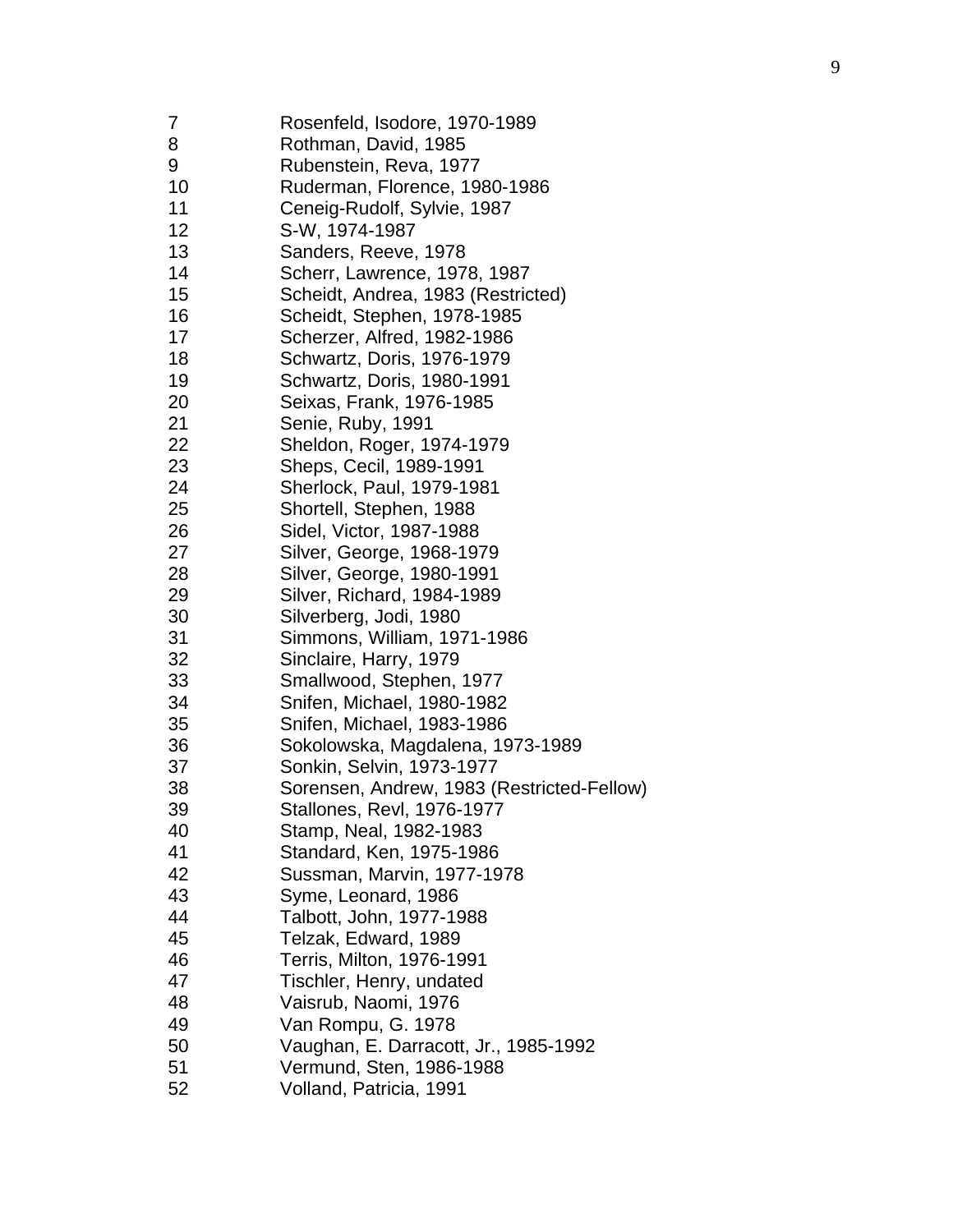| 53 | Wallis, Lila, 1980-1991  |
|----|--------------------------|
| 54 | Wargotz, Helen, 1975     |
| 55 | Warshaw, Leon, 1980-1981 |
| 56 | Watts, Robert, 1977-1981 |
| 57 | Weiman, C. G., 1979-1981 |

#### **Box 4: Series I, Correspondence A-Z, 1956-1991**

#### **Folder: Description:**

- Weisel, Mike, 1978-1979
- Welles, James, 1982-1985
- Wells, Aaron, 1978-1987
- Whalen, Joseph, 1982-1988
- Whalen, Robert, 1975-1978
- White, Kerr, 1974-1979
- Whitlock, John, 1973
- Williams, Hibbard, 1978-1980
- Williams, Robin, Jr., 1990
- Willis, David, 1990
- Winawer, Sidney, 1979
- Wolf, George, Jr., 1986-1990
- Wolfson, Edward, 1981-1990
- Wong, George, 1988
- Yamamoto, Mikio, 1980-1984
- Yancik, Rosemary, 1977-1986
- Zuckerman, Harriet, 1974-1980

#### **Box 4: Series II, Correspondence w/ CUMC Faculty, 1967-1989**

#### **Folder: Description:**

 Adams, Elizabeth, 1975-1985 Alderman, Michael, 1972-1974 Alderman, Michael, 1975 Alderman, Michael, 1976 Alderman, Michael, 1977-1979 Alderman, Michael, 1980-1988 Battistella, Roger, 1975-1977 Bearn, Alexander, 1968-1974 Bearn, Alexander, 1975-1988 Benezra, Diane, 1982-1989 Berman, Richard, 1974-1979 Biris, Lawrence, 1985-1986 Bogdonoff, Morton, 1979 Brennan, Eammon, 1977-1980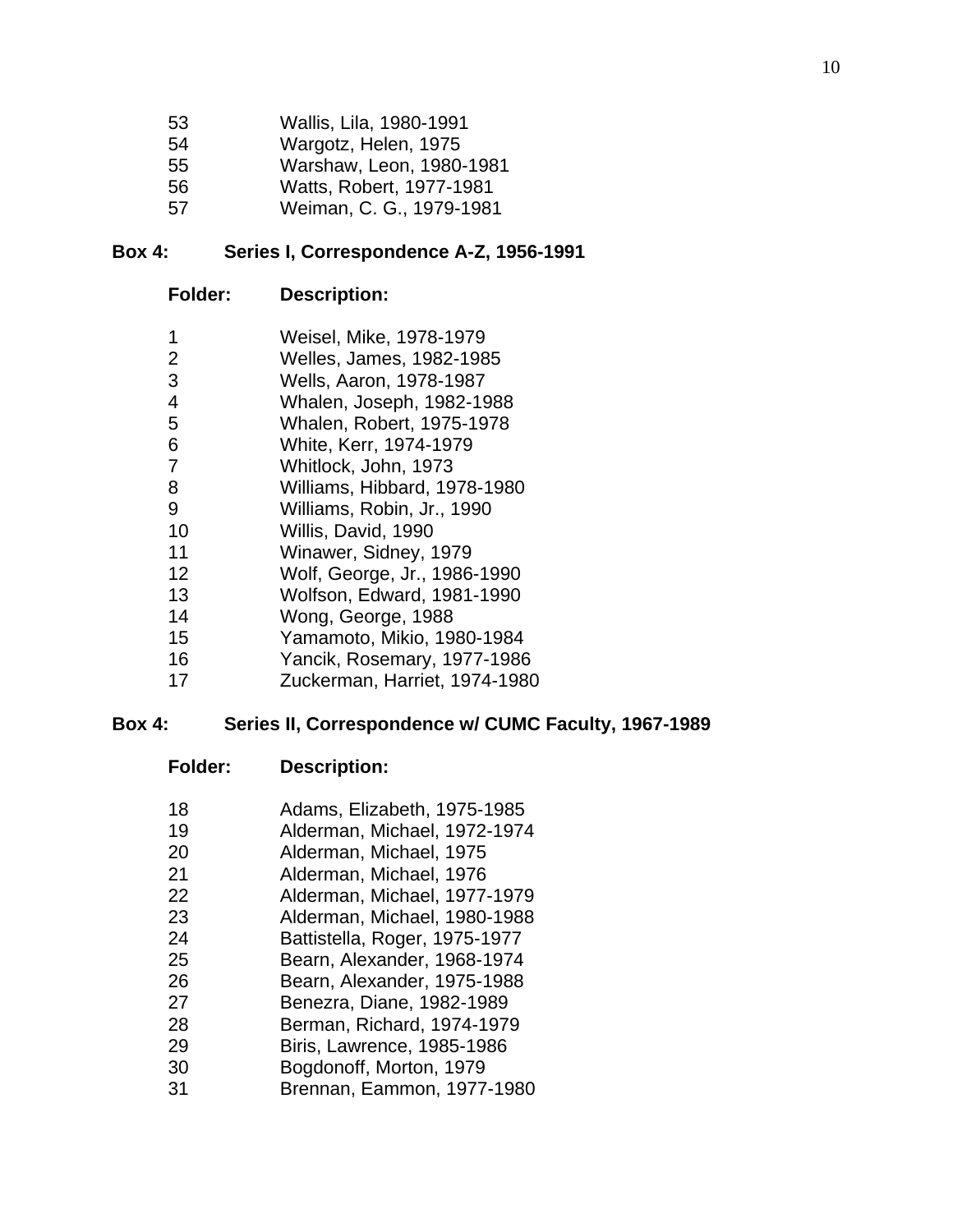### **Box 5: Series II, Correspondence with CUMC Faculty, 1967-1989**

### **Folder: Description:**

- Buchanan, J. Robert, 1972, 1974
- Buchanan, J. Robert, 1975-1989 (Restricted)
- Cahill, Kevin, 1974-1981
- Cassell, Eric, 1975-1989
- Cooper, Theodore, 1977-1978 (Restricted)
- Cooper, Theodore, 1979-1987
- Corson, Dale, 1974-1977
- Daniels, Farrington, 1975-1988
- Drusin, Lewis, 1974-1976 (Restricted)
- Gordon, David, 1972-1983
- Greenwoods, Davydd, 1983-1988
- Haas, Joanna, 1975-1989
- Hayter, David, 1975-1984 (Restricted)
- Imperato, Pascal, 1974-1987
- Ingram, William, 1975-1976
- Jonas, Steven, 1977-1981
- Jones, Thomas, 1978-1985
- Jovnovic, Lois, 1983-1985
- Lacosta, Cosmos, 1979-1987
- Lambertsen, Eleanor, 1977-1982 (Restricted)
- Lopez, Ralph, 1975-1978
- Luckey, E. Hugh, 1974-1989
- Lynn, Walter, 1973-1986
- Makeover, Michael, 1980 (Restricted)
- Marsden, Philip, 1975-1977
- McCarthy, Eugene, 1972-1973
- McCarthy, Eugene, 1974-1976

### **Box 6: Series II, Correspondence with CUMC Faculty, 1967-1989**

- **Folder: Description:**
- McCarthy, Eugene, 1977-1978
- McCarthy, Eugene, 1980-1987
- McDermott, Walsh, 1973-1991
- Meikle, Thomas, 1975-1979 (Restricted)
- Meikle, Thomas, 1976-1984
- Meikle, Thomas, 1985-1989 (Restricted)
- Meyerhoff, Erich, 1976-1987
- Millman, Robert, 1974-1975
- Ochs, Oscar, 1978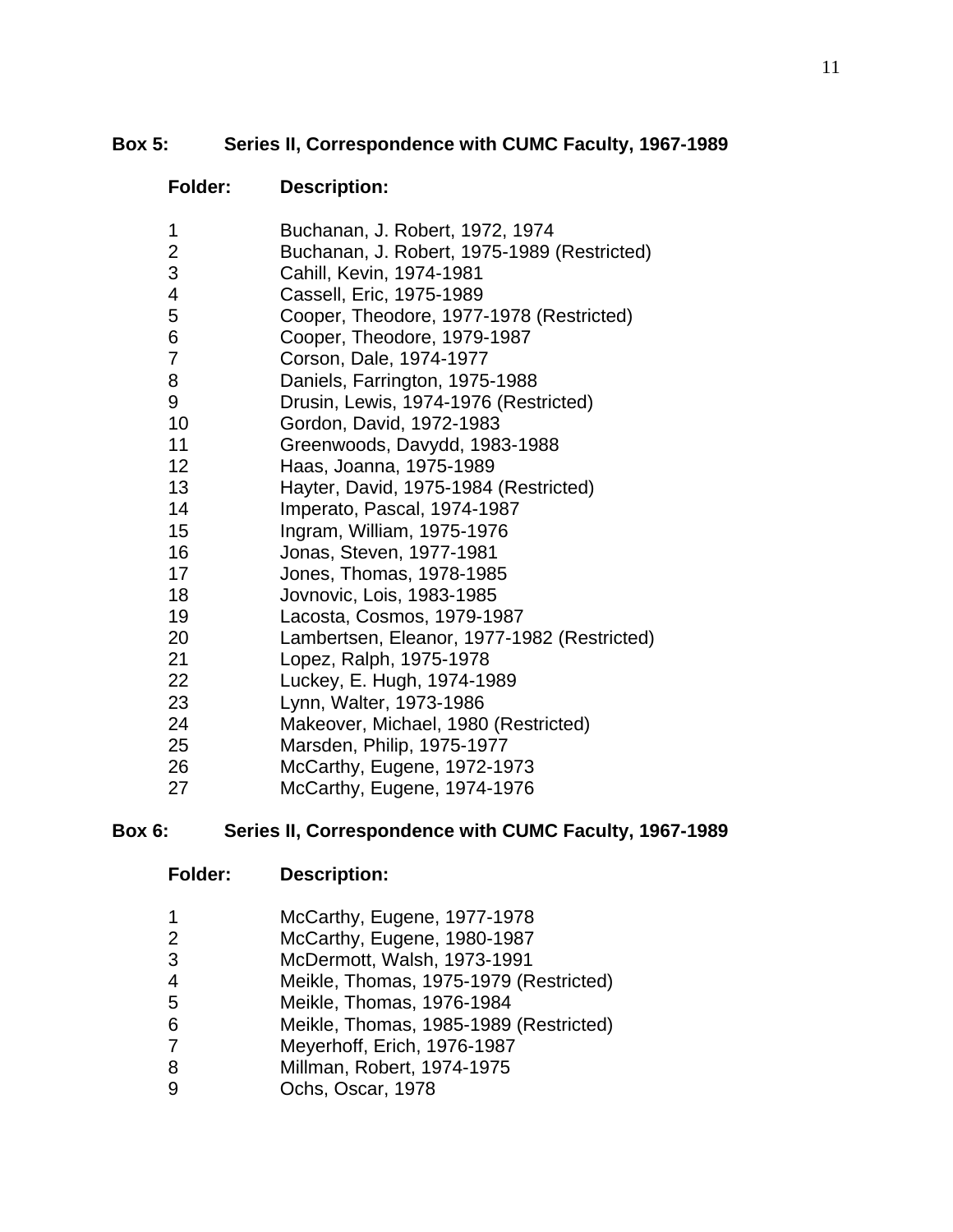- Pascarelli, Emil, 1977-1985
- Peters, M. James, 1975-1976
- Peterson, Ann, 1981-1982
- Platt, Melville, 1975-1988
- Rappaport, Irwin, 1977
- Reed, Joe, 1972
- Santos-Bush, Carlos, 1974
- Schneckloth, Ronald, 1974-1987 (Restricted)
- Schottenfeld, David, 1974-1976
- Schottenfeld, David, 1977-1979
- Schottenfeld, David, 1980-1982
- Scottenfeld, David, 1983-1986
- Schwartz, Doris, 1967-1976
- Shires, G. Tom, 1977-1991
- Thompson, David, 1975-1990
- Ullman, Alice, 1971-1987
- Weisel, Mike, 1977-1979
- Yano, K, 1972
- Zea, James, 1975-1983

#### **Box 7: Series III, Correspondence with Universities, 1955-1981**

- **Folder: Description:**
- Universities Correspondence, A-Z, 1970-1980
- Albert Einstein College of Medicine, 1975-1976
- Beekman Downtown Hospital, 1977
- Bellevue Hospital, 1976-1977
- Beth Israel Medical Center, 1978-1980
- Case Western Reserve University, 1973-1980
- City University of NY, 1973, 1975
- Columbia University, 1974-1981
- Cornell University, 1970-1980
- Cornell University Medical College, 1977
- Dartmonth Medical School, 1974-1981
- East Virginia Medical School, Norfolk, VA, 1976-1977
- Harvard University, 1974-1980
- Hofstra University, 1974
- Hunter College, 1978
- Iranean Medical College, 1978
- Jamaica Hospital, 1977-1978
- Jefferson Medical College, 1973
- Johns Hopkins University, 1973-1978
- Lenox Hill Hospital, 1973-1979
- Mass General Hospital, 1972-1974
- Memorial Sloan Kettering, 1975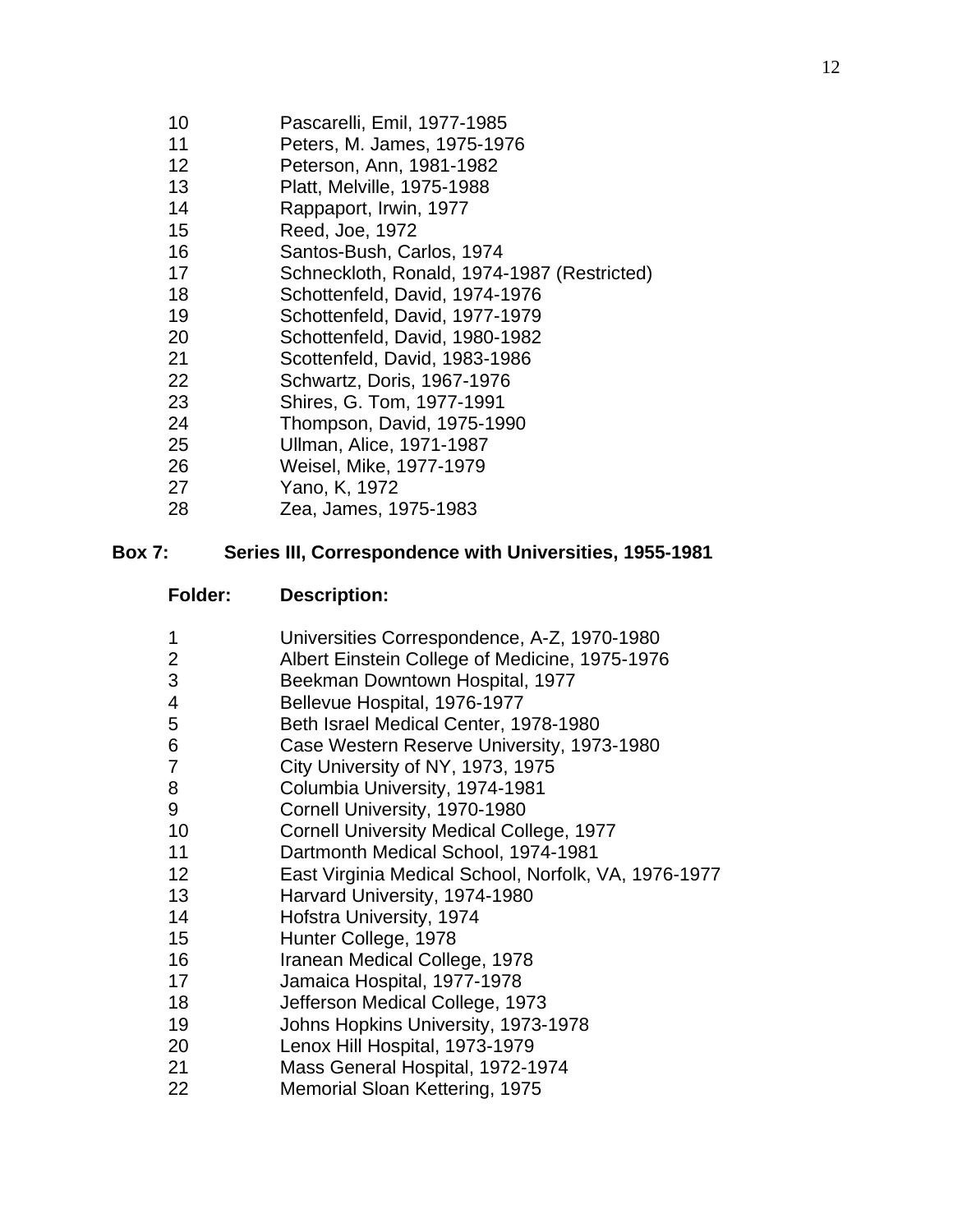Methodist Hospital, 1978-1979 Monash Medical School, 1975 Montefiore Hospital Medical Center, 1962-1979 Mont Sinai Hospital, 1973-1981 North Shore University Hospital, 1977-1979 New Jersey Medical School, 1976-1977 New York Medical College, 1975-1980 New York University Medical Center, 1974-1981 Radcliff Institute, n.d. Rockefeller University, 1971-1980 Roosevelt Hospital, 1970-1976 St. Vincent's Hospital, 1977-1978 State University of Buffalo, 1976 SUNY-Downstate, 1974-1975 SUNY Stony Brook, 1975-1979 Trafalgar Hospital, 1976 United Hospital, 1976 University of CA-Davis, LA, SF, Irvine, 1974-1978 University of Chicago, 1964, 1974-1975 University of CO-Denver, 1976-1977, 1981 University of Conn, 1974-1980 University of Florida, 1955-1978 University of Glasgow, 1976 University of Ill, 1974-1980 University of Kansas-Lawrence, 1976 University of Maryland, 1973-1976 University of Mass-Worcester, 1979 University of Michigan-Ann Arbor, 1973-1980 University of MN, 1974-1975 University of Missouri-Columbia, 1973-1976 University of NM, 1976 University of North Carolina-Chapel Hill, 1973-1981 University of ND, 1974-1977 University of Oregon, 1974 University of Ottawa-Canada, 1977 University of PA, 1977-1981 University International of Puerto Rico, 1977 University of Rochester, 1974-1981

#### **Box 8: Series III, Correspondence with Universities, 1955-1981**

- University of Tenn, 1977-1978
- University of TX-San Antonio, 1975, 1979
- University of VT, 1973-1981 (George Wolf, Jr.)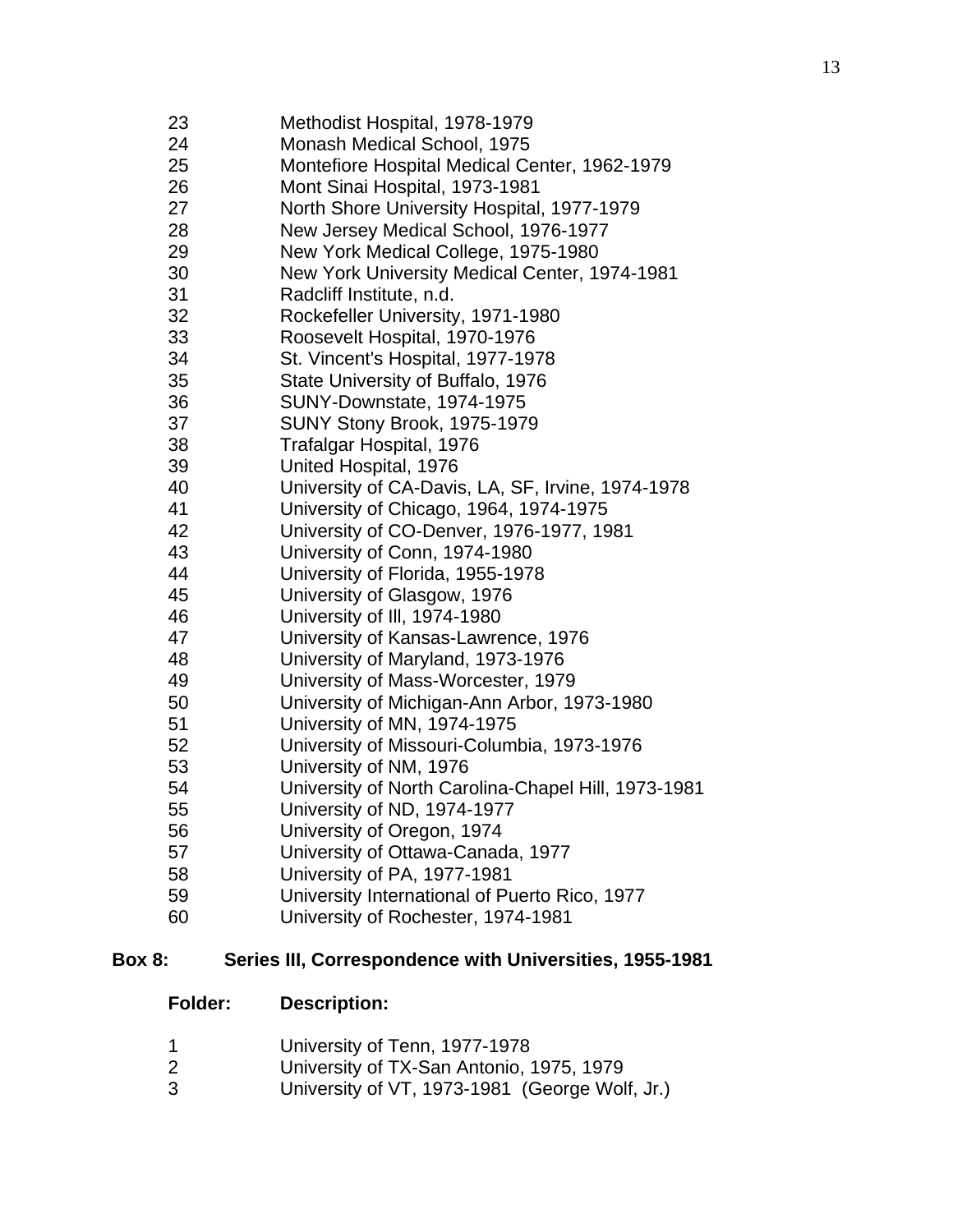- University of WA-Seattle, 1973-1980
- University of WI, 1973-1977
- Washington University, 1973, 1976
- Yale University, 1964, 1974-1980

### **Box 8: Series IV, General Correspondence, 1973-1992**

- **Folder: Description:**
- General Correspondence (from Reader), 1973
- General Correspondence (to Reader), 1973
- General Correspondence, Jan-July 1974
- General Correspondence, Aug-Dec 1974
- General Correspondence, 1975
- General Correspondence, 1976-1978
- General Correspondence, 1979
- General Correspondence, 1980
- General Correspondence, 1981
- General Correspondence, 1982
- General Correspondence, 1983
- General Correspondence, 1984
- General Correspondence, 1985
- General Correspondence, 1986
- General Correspondence, 1987
- General Correspondence, 1988
- General Correspondence, 1989-1992

### **Box 9: Series V, Correspondence (reverse order), 1975-1991**

| $\mathbf 1$    | Patients Correspondence (pulled from below files-Restricted) |
|----------------|--------------------------------------------------------------|
| 2              | Dec 1991                                                     |
| 3              | <b>Nov 1991</b>                                              |
| $\overline{4}$ | Oct 1991                                                     |
| 5              | Sept 1991                                                    |
| 6              | Aug 1991                                                     |
| 7              | <b>July 1991</b>                                             |
| 8              | <b>June 1991</b>                                             |
| 9              | May 1991                                                     |
| 10             | April 1991                                                   |
| 11             | March 1991                                                   |
| 12             | Feb 1991                                                     |
| 13             | Jan 1991                                                     |
| 14             | Dec 1990                                                     |
| 15             | Nov 1990                                                     |
|                |                                                              |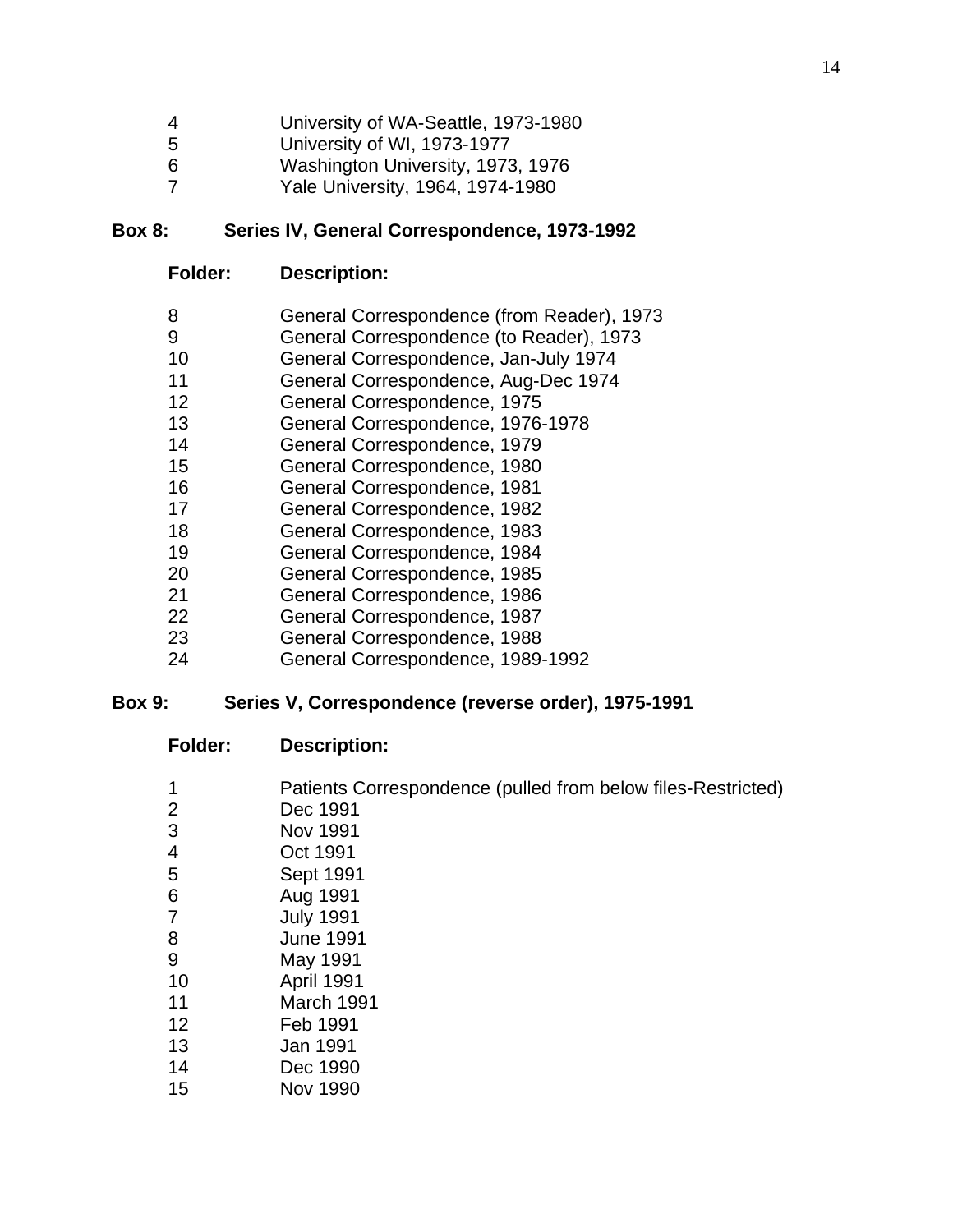| 16 | Oct 1990         |
|----|------------------|
| 17 | Sept 1990        |
| 18 | Aug 1990         |
| 19 | <b>July 1990</b> |
| 20 | <b>June 1990</b> |
| 21 | May 1990         |
| 22 | April 1990       |
| 23 | March 1990       |
| 24 |                  |
|    | Feb 1990         |
| 25 | Jan 1990         |
| 26 | Dec 1989         |
| 27 | Nov 1989         |
| 28 | Oct 1989         |
| 29 | Sept 1989        |
| 30 | Aug 1989         |
| 31 | <b>July 1989</b> |
| 32 | June 1989        |
| 33 | May 1989         |
| 34 | April 1989       |
| 35 | March 1989       |
| 36 | Feb 1989         |
| 37 | Jan 1989         |
| 38 | Dec 1988         |
| 39 | Nov 1988         |
| 40 | Oct 1988         |
| 41 | Sept 1988        |
| 42 |                  |
|    | Aug 1988         |
| 43 | <b>July 1988</b> |
| 44 | <b>June 1988</b> |
| 45 | May 1988         |
| 46 | April 1988       |
| 47 | March 1988       |
| 48 | Feb 1988         |
| 49 | Jan 1988         |
| 50 | Dec 1987         |
| 51 | Nov 1987         |
| 52 | Oct 1987         |
| 53 | Sept 1987        |
| 54 | Aug 1987         |
| 55 | <b>July 1987</b> |
| 56 | <b>June 1987</b> |
| 57 | May 1987         |
| 58 | April 1987       |
| 59 | March 1987       |
| 60 | Feb 1987         |
| 61 | Jan 1987         |
|    |                  |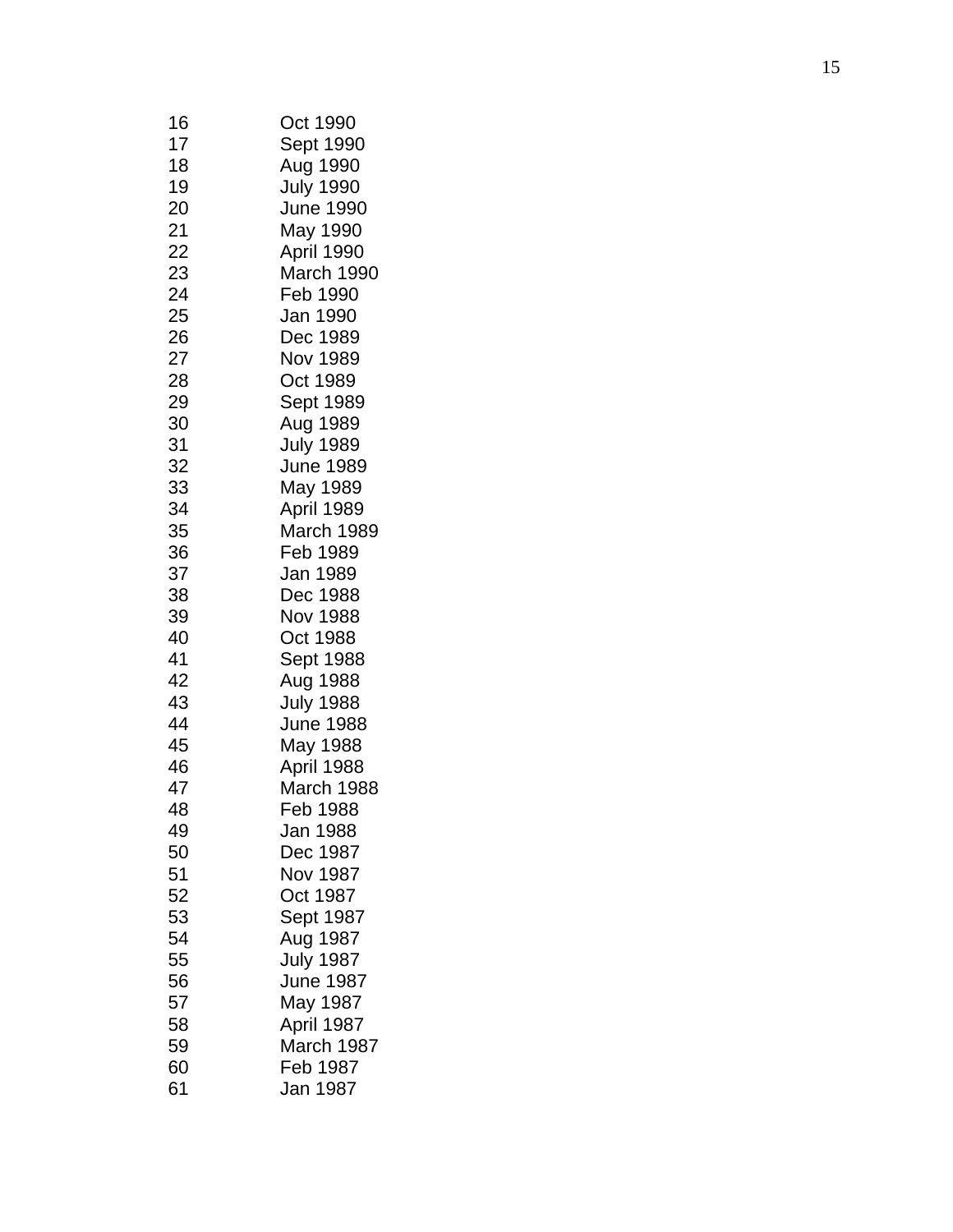| 62  | Dec 1986         |
|-----|------------------|
| 63  | Nov 1986         |
| 64  | Oct 1986         |
| 65  | Sept 1986        |
| 66  | Aug 1986         |
| 67  | <b>July 1986</b> |
| 68  | June 1986        |
| 69  | May 1986         |
| 70  | April 1986       |
| 71  | March 1986       |
|     |                  |
| 72  | Feb 1986         |
| 73  | Jan 1986         |
| 74  | Dec 1985         |
| 75  | Nov 1985         |
| 76  | Oct 1985         |
| 77  | Sept 1985        |
| 78  | Aug 1985         |
| 79  | <b>July 1985</b> |
| 80  | <b>June 1985</b> |
| 81  | May 1985         |
| 82  | April 1985       |
| 83  | March 1985       |
| 84  | Feb 1985         |
| 85  | Jan 1985         |
| 86  | Dec 1984         |
| 87  | Nov 1984         |
| 88  | Oct 1984         |
| 89  | Sept 1984        |
| 90  | Aug 1984         |
| 91  | <b>July 1984</b> |
| 92  | June 1984        |
| 93  | May 1984         |
| 94  | April 1984       |
| 95  | March 1984       |
| 96  | Feb 1984         |
| 97  | Jan 1984         |
| 98  | Dec 1983         |
|     | Nov 1983         |
| 99  |                  |
| 100 | Oct 1983         |
| 101 | Sept 1983        |
| 102 | Aug 1983         |
| 103 | <b>July 1983</b> |
| 104 | June 1983        |
| 105 | May 1983         |
| 106 | April 1983       |
| 107 | March 1983       |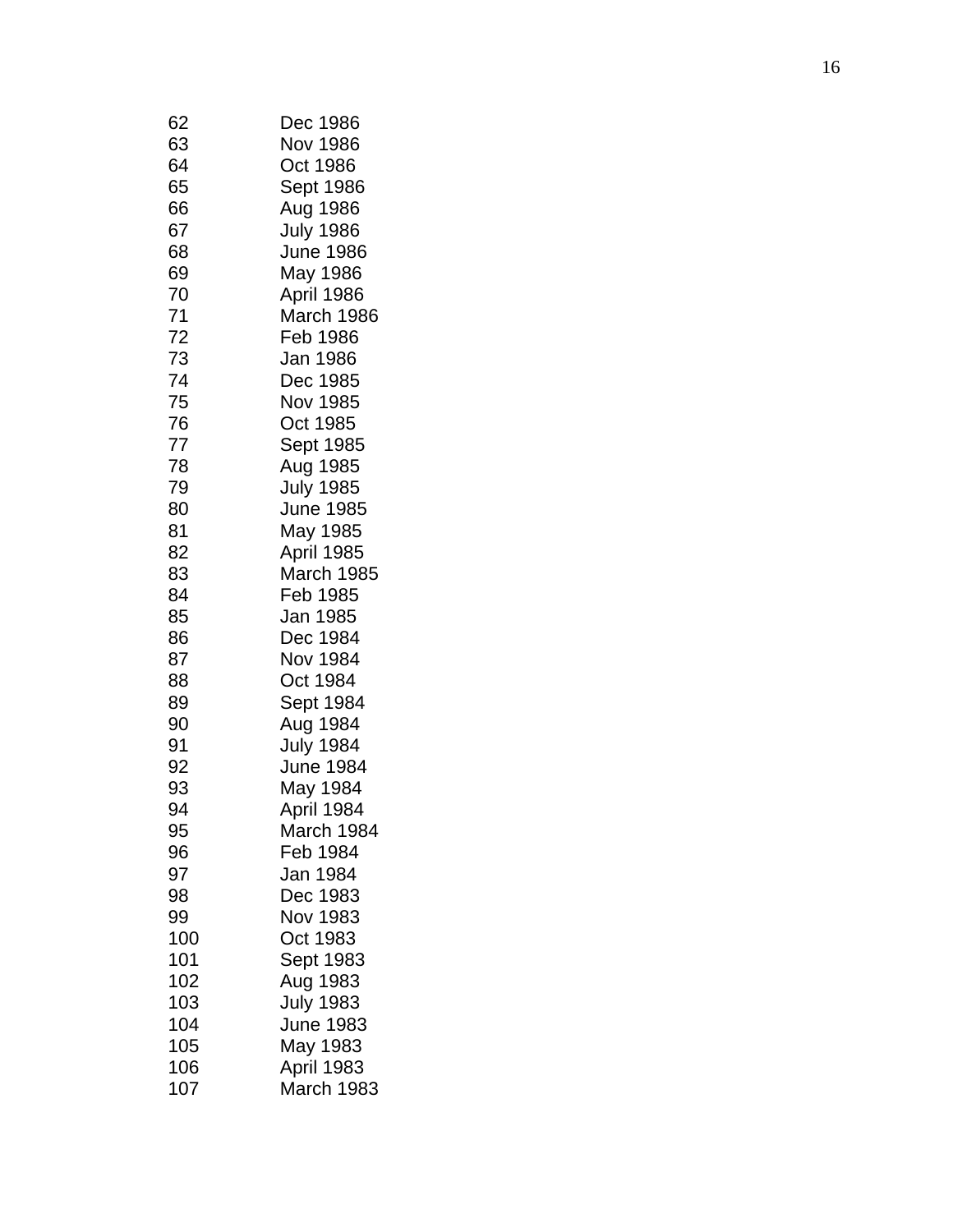| 108 | Feb 1983 |
|-----|----------|
| 109 | Jan 1983 |

# **Box 10: Series V, Correspondence (reverse order), 1975-1991**

| Folder:                 | <b>Description:</b>                                          |
|-------------------------|--------------------------------------------------------------|
| 1                       | Patients Correspondence (pulled from below files-Restricted) |
| $\overline{\mathbf{c}}$ | Dec 1982                                                     |
| 3                       | <b>Nov 1982</b>                                              |
| 4                       | Oct 1982                                                     |
| 5                       | Sept 1982                                                    |
| 6                       | Aug 1982                                                     |
| 7                       | <b>July 1982</b>                                             |
| 8                       | <b>June 1982</b>                                             |
| 9                       | May 1982                                                     |
| 10                      | April 1982                                                   |
| 11                      | March 1982                                                   |
| 12                      | Feb 1982                                                     |
| 13                      | Jan 1982                                                     |
| 14                      | Dec 1981                                                     |
| 15<br>16                | Nov 1981                                                     |
| 17                      | Oct 1981<br>Sept 1981                                        |
| 18                      | Aug 1981                                                     |
| 19                      | <b>July 1981</b>                                             |
| 20                      | <b>June 1981</b>                                             |
| 21                      | May 1981                                                     |
| 22                      | April 1981                                                   |
| 23                      | March 1981                                                   |
| 24                      | Feb 1981                                                     |
| 25                      | Jan 1981                                                     |
| 26                      | Dec 1980                                                     |
| 27                      | Nov 1980                                                     |
| 28                      | Oct 1980                                                     |
| 29                      | Sept 1980                                                    |
| 30                      | Aug 1980                                                     |
| 31                      | <b>July 1980</b>                                             |
| 32                      | <b>June 1980</b>                                             |
| 33                      | May 1980                                                     |
| 34                      | April 1980                                                   |
| 35                      | March 1980                                                   |
| 36                      | Feb 1980                                                     |
| 37                      | Jan 1980                                                     |
| 38                      | Dec 1979                                                     |
| 39                      | Nov 1979                                                     |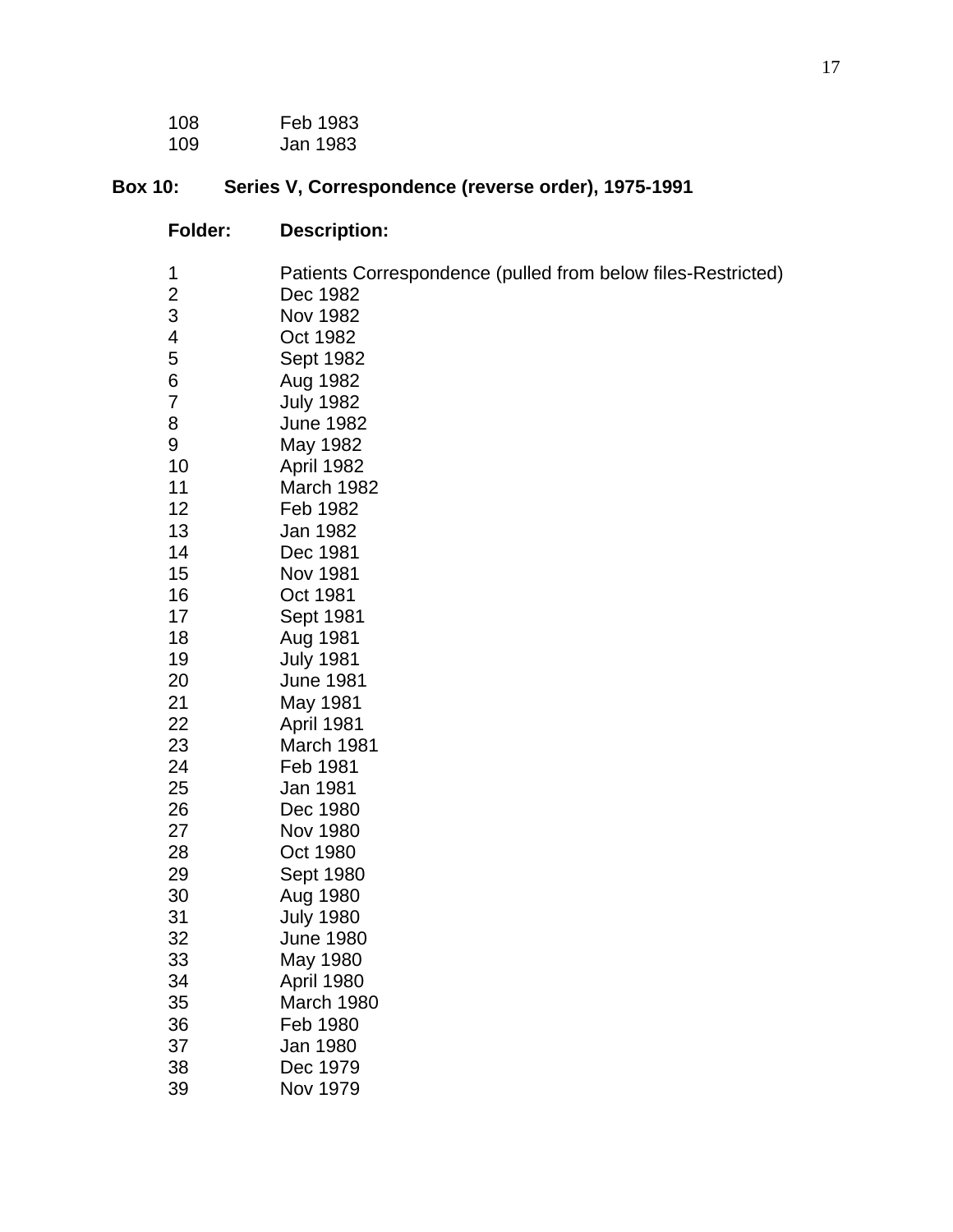| 40 | Oct 1979         |
|----|------------------|
| 41 | Sept 1979        |
| 42 | Aug 1979         |
| 43 | <b>July 1979</b> |
| 44 | June 1979        |
| 45 | May 1979         |
| 46 | April 1979       |
| 47 | March 1979       |
| 48 | Feb 1979         |
| 49 | Jan 1979         |
| 50 | Dec 1978         |
| 51 | Nov 1978         |
| 52 | Oct 1978         |
| 53 | Sept 1978        |
| 54 | Aug 1978         |
| 55 | <b>July 1978</b> |
| 56 | <b>June 1978</b> |
| 57 | May 1978         |
| 58 | April 1978       |
| 59 | March 1978       |
| 60 | Feb 1978         |
| 61 | Jan 1978         |
| 62 | Dec 1977         |
| 63 | Nov 1977         |
| 64 | Oct 1977         |
| 65 | Sept 1977        |
| 66 | Aug 1977         |
| 67 | <b>July 1977</b> |
| 68 | <b>June 1977</b> |
| 69 | May 1977         |
| 70 | April 1977       |
| 71 | March 1977       |
| 72 | Feb 1977         |
| 73 | Jan 1977         |
| 74 | Dec 1976         |
| 75 | Nov 1976         |
| 76 | Oct 1976         |
| 77 | Sept 1976        |
| 78 | July-Aug 1976    |
| 79 | <b>June 1976</b> |
| 80 | May 1976         |
| 81 | April 1976       |
| 82 | March 1976       |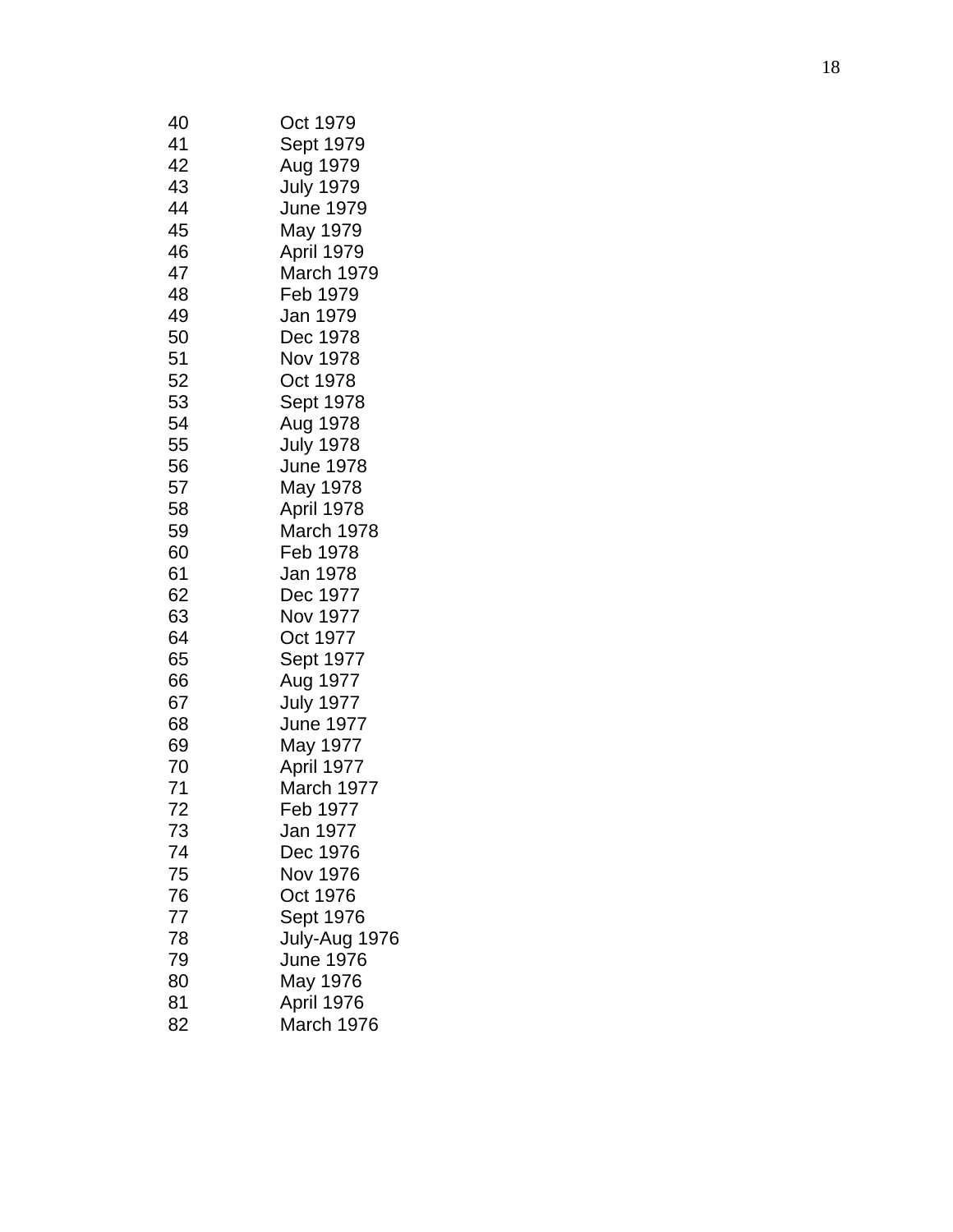### **Box 11: Series V, Correspondence (reverse order), 1975-1991**

| <b>Folder:</b> | <b>Description:</b>                                          |
|----------------|--------------------------------------------------------------|
| 1              | Patients Correspondence (pulled from below files-Restricted) |
| 2              | Feb 1976                                                     |
| 3              | Jan 1976                                                     |
| 4              | Dec 1975                                                     |
| 5              | Nov 1875                                                     |
| 6              | Oct 1975                                                     |
| 7              | Sept 1975                                                    |
| 8              | Aug 1975                                                     |
| 9              | <b>July 1975</b>                                             |
| 10             | <b>June 1975</b>                                             |
| 11             | May 1975                                                     |
| 12             | <b>April 1975</b>                                            |
| 13             | March 1975                                                   |
| 14             | Feb 1975                                                     |
| 15             | Jan 1975                                                     |

### **Box 11: Series VI, Letters of Recommendation, 1975-1991**

### **Files in this series are restricted.**

| 16 | Letters of Recommendation, 1975-1977 |
|----|--------------------------------------|
| 17 | Letters of Recommendation, 1978-1979 |
| 18 | Letters of Recommendation, 1980-1981 |
| 19 | Letters of Recommendation, 1982-1983 |
| 20 | Letters of Recommendation, 1985-1987 |
| 21 | Letters of Recommendation, 1988-1991 |

### **Box 19: Series VII, Miscellaneous Office Files, 1961-1991**

### **Folder: Description:**

1-3 AIDS cases (restricted)

### **Box 11: Series VII, Miscellaneous Office Files, 1961-1991**

- Ad Hoc Committee to Require Enivronmentalist in Healthcare Facilities, n.d.
- Air Pollution, 1961-1966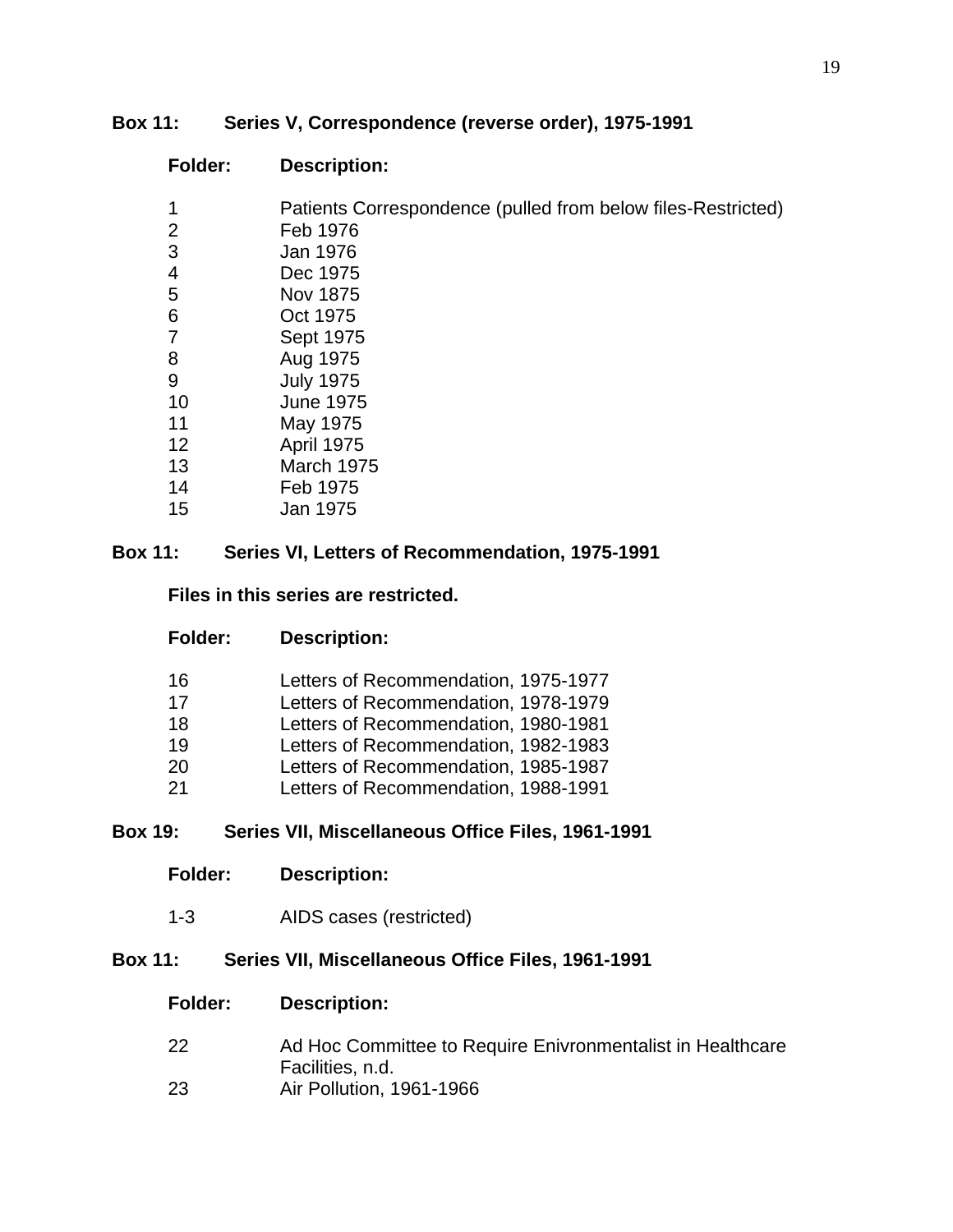- Alsoholesn Data, n.d.
- Alumni Quarterly, 1974
- Ambulatory Care-Roosevelt Island, 1974
- Ambulatory Care-Yorkville, n.d.
- American Federation for Aging Research, Inc., 1981-1982
- Appointments, 1991
- Audio Visual Materials, 1973
- Blue Cross, 1974
- Burn Center, 1976-1977
- CMI, 1969-1976
- Community Mental Health Center-Westchester Division, n.d.
- Congratulatory Letters re Livingston Farrand Professorship, 1972
- Cornell Cambodia Thailand Program, 1979-1983
- Cornell University, Sociology, 1970s
- Cornell University Medical College, Alumni Study, 1973
- Cornell Univesity Medical College, Bahia Program, 1972-1973
- Cornell Univesity Medical College, Bulletin, 1972
- Cornell Univesity Medical College, Career Choices of Class of 1988
- Cornell Univesity Medical College, Computer, 1972
- Cornell Univesity Medical College, Curriculum, 1972-1973
- Cornell Univesity Medical College, Internships, 1973-1977
- CPR Training Course, 1978
- Cuccio Report- Examining Rooms in OPD, 1970
- Doe vs. Cumno re Manhattan Psychiatric Hospital, 1985-1989 (HIPPA-Restricted)

### **Box 12: Series VII, Miscellaneous Office Files, 1961-1991**

- **Folder: Description:**
- 1-2 Doe vs. Cumno re Manhattan Psychiatric Hospital, 1985-1989 (HIPPA-Restricted)
- Electives Reports, 1969, 1972
- General Electric Study, 1978
- Health, Education, and Welfare (HEW), 1978-1980
- Health Fairs, 1973-1976
- Health & Hospitals Corp, 1973-1980
- 8 Health Surveillance, 1980
- Job Offers, 1973-1988
- Julia Richman High School Consulative Council, 1972
- Malpractice Insurance for Students, 1971-1972
- Manoussoff Associates, 1969
- Mary Manning Walsh Home, 1969
- Medical Care for Faculty, 1970
- Medical Economics Course, n.d.
- Medical Student Executive Council, 1975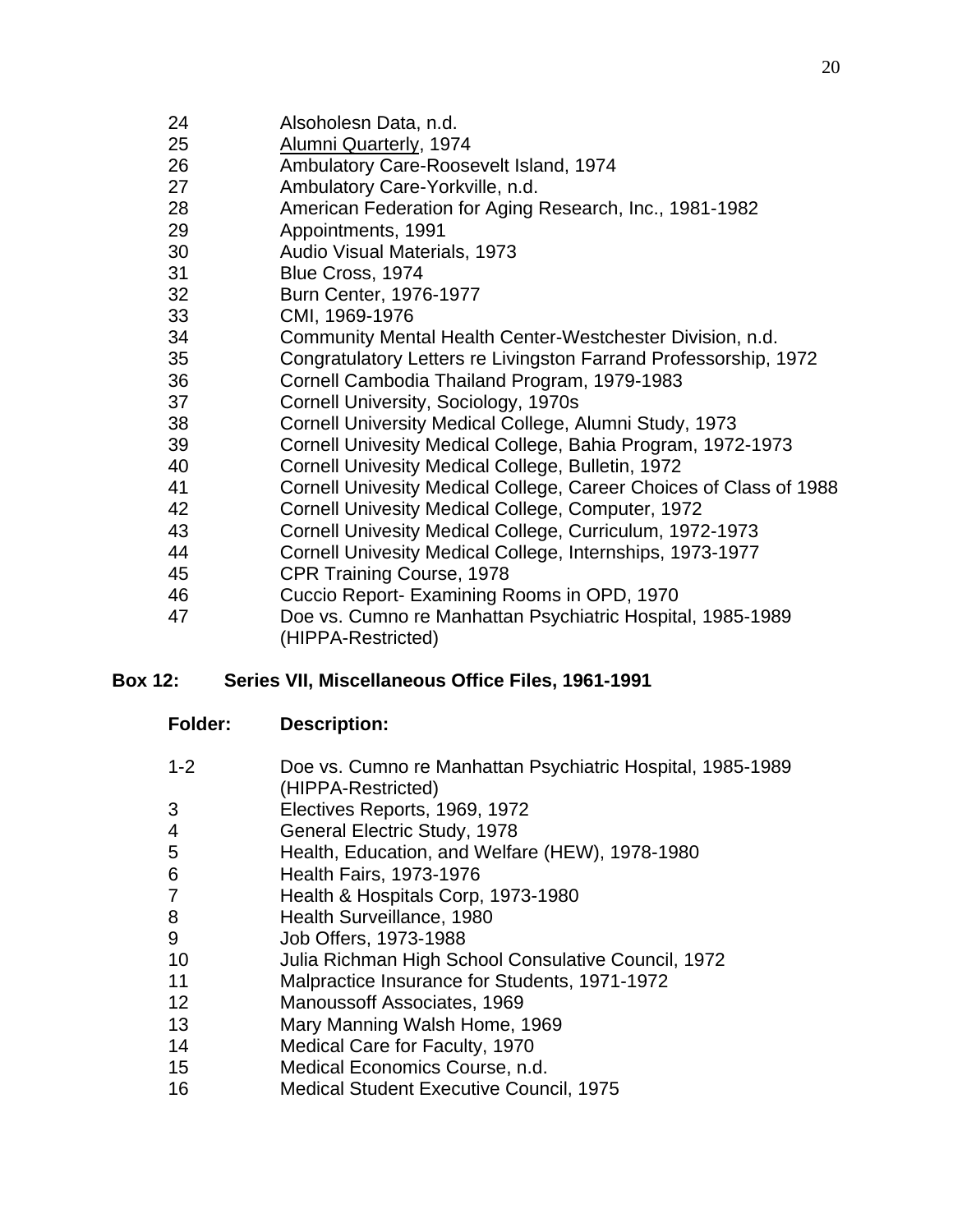- Methodone Clinic, 1972
- Minority Report, 1971
- New York County Health Services, 1987
- New York Hospital, 1970-1978
- New York Hospital, Air Rights, 1972
- New York Hospital, Bicentennial, 1971
- New York Hospital-In Patients Admissions Data, 1974
- New York Hospital-Cornell Medical Center, Community Project, 1969-1971
- Nina Werblow Lectures, Public Health, 1990-1991
- North Shore University Hospital, Grant Application, 1972
- Nursing, 1961-1967
- Out Patient Studies, New York Hospital/Public Health, 1969-1974
- Popular Electives, 1974
- Preceptorship, 1972-1975
- Public Health Department, Long Range Planning, 1973
- Public Health Nursing School, 1973
- Public Relations, 1971
- Queens College and Cornell University Medical College Affiliation,
- Queens Comprehensive Community Medicine Project: New York Hospital and Queens Qualicap, Astoria General-Susan Abramowitz, 1986
- Queens Comprehensive Community Medicine Project: New York Hospital and Queens Qualicap, (Old Research File), Astoria and Queensbridge House, 1960s
- Queens Comprehensive Community Medicine Project: New York Hospital and Queens Qualicap, Community Resources Pamphlets,
- Queens Comprehensive Community Medicine Project: New York Hospital and Queens Qualicap, Letters and Memos, 1970-1971
- Queens Comprehensive Community Medicine Project: New York Hospital and Queens Qualicap, Northwest Queens Planning Coalition, 1970
- Queens Comprehensive Community Medicine Project: New York Hospital and Queens Qualicap, Qualicap Family Planning Clinic, 1972-1975
- Queens Comprehensive Community Medicine Project: New York Hospital and Queens Qualicap, Queensbridge Health Maintenance,
- Queens: Multicare Queens Expansion Committee, Report, n.d.
- Robert Wood Johnson Foundation Grant, 1974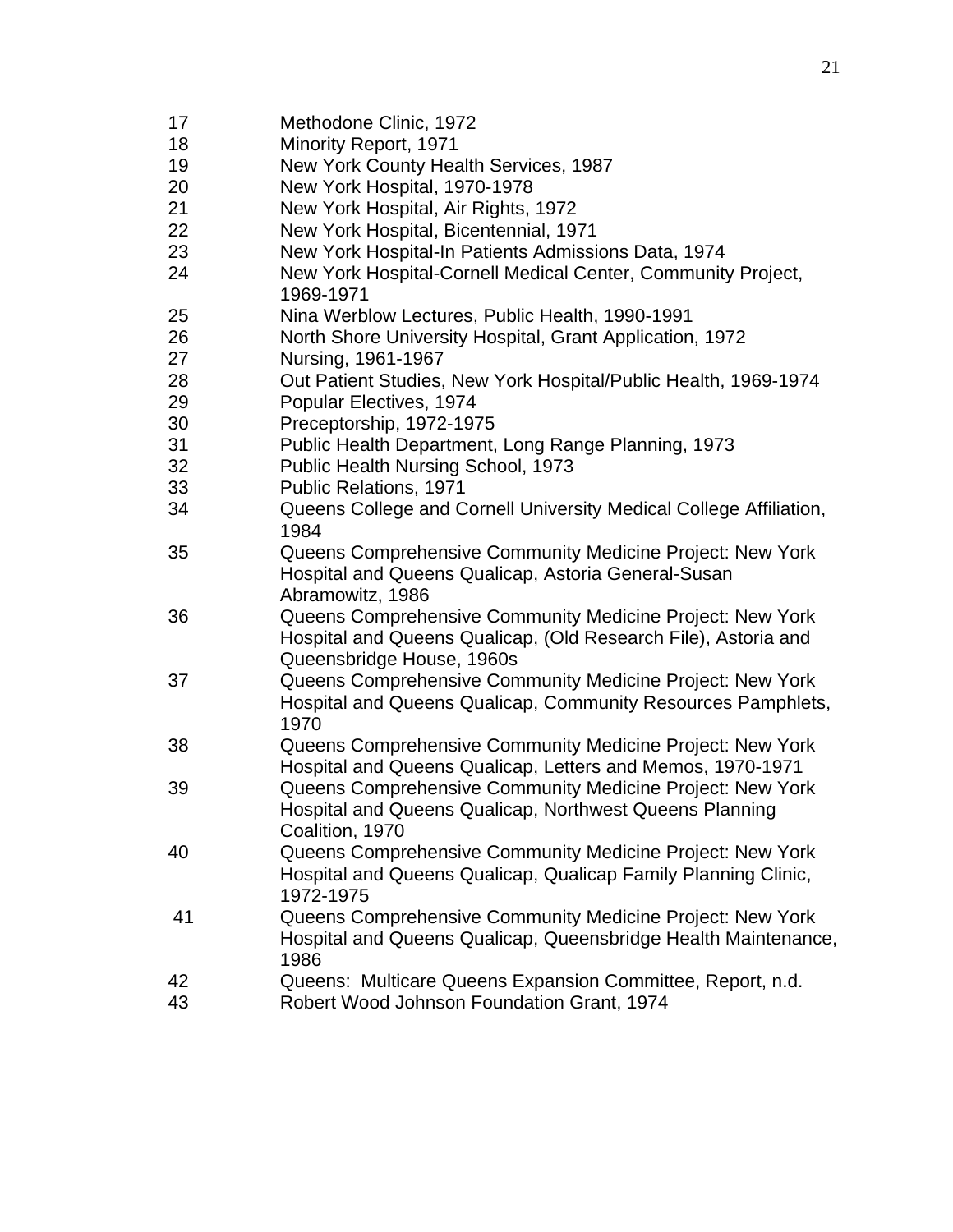### **Box 13: Series VII, Miscellaneous Office Files, 1961-1991**

### **Folder: Description:**

- Royal Society of Medicine, Communications in the Health Field, 1980/1990
- Rural Health Program-Egypt, 1977
- Swine Flu, 1976
- Symposium on Global Drug Development, 1991
- Television and Videotape in Psychiatry, 1990
- Third Century Program-Public Health, 1977
- Visitors: Africa-Senegel, 11/07/1980
- Visitors: Chinese, 11/26-28/1978 and 08/22/1985
- Visitors: Egypt-Cairo, 11/07/1980
- Visitors: Holland-Dr. Lammers, 10/10/1984
- Visitors: Israel- Mrs. Shavit, 11/03/1983
- Visitors: Netherlands, 11/20/1989
- Visitors: Puetro Rico, University of, 08/07/1987
- Visitors: Spain, 10/15/1981
- Visitors-Taiwan, 1982-1983
- W. K. Kellogg Foundation, Grant, 1980-1982
- Women Auxiliary of New York Hospital, 1975-1977
- Yorkville Maps, n.d.

### **Box 13: Series VIII, Committee Files, 1957-1992**

- **Folder: Description:**
- American Geriatrics Society, By-Laws & Information, 1971
- American Geriatrics Society, Correpondence, 1968-1969
- American Geriatrics Society, Correpondence, Officers, 1968-1971
- American Geriatrics Society, Correpondence, Board of Directors, 1969-1971
- American Geriatrics Society, Correpondence, Foundations, 1969-
- 24-25 American Geriatrics Society, Correspondence re Seminar on Social Policy Issues in Health Care of the Aging, 1969
- American Geriatrics Society, Correpondence, 1970
- American Geriatrics Society, Correpondence, 1970-1972
- American Public Health Association, 1977-1978
- American Sociological Association, 1982
- Associated Medical Schools of New York, 1981
- Association of American Medical Colleges, Journal of Medical Education, 1975
- Coalition on Critical Health Issues of New York State, 1979-1984
- Community Board #8, 1975-1977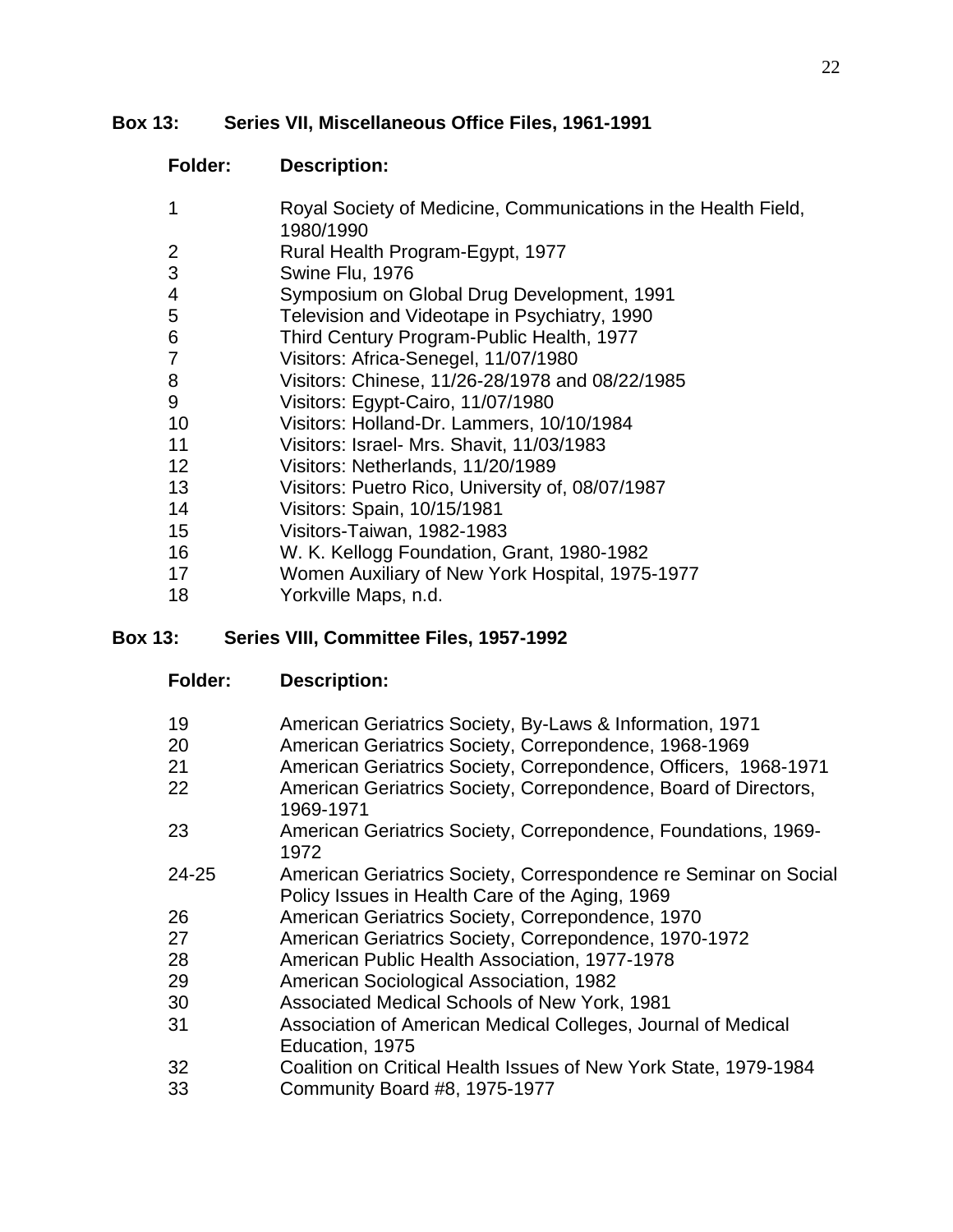Community Council of Greater New York-Health Task Force on New York City Crisis, Health Committee and Steering Committee, 1975-1982 Community Medicine, 1970-1971 Cornell University, Ad-Hoc Committee to Examine Health Education at CU, 1976 Cornell University, Buildings & Properties Committee, 1982-1984 Cornell University, Conference on Technical Diffusion in the Health System, n.d. Cornell University, Cooperative Extension-New York City Programs, 1978-1981 Cornell University, Cornell Health Resources Project, 1980-1981 Cornell University Medical College, Ad Hoc Committee on Medical Ethics, 1985 Cornell University Medical College, Basic Science Chairmen, 1977 Cornell University Medical College, Biochemistry Review Committee, 1982 Cornell University Medical College, Committee on Ambulatory Care Curriculium, 1983-1986 Cornell University Medical College, Committee on Evaluation, 1975 Cornell University Medical College, Committee on New Medical School in Queens, 1976 Cornell University Medical College, Cooper, Dean Theodore, Meetings, re. Public Health, 1977 Cornell University Medical College, Corporate Liason Committee, Cornell University Medical College, Cranch Report, 1972 Cornell University Medical College, Curriculium Review Committee, 1982-1983 Cornell University Medical College, Department Policy Group, 1974-1975 Cornell University Medical College, Executive Committee on Community Medicine, 1972-1974 Cornell University Medical College, Geriatrics Program Group, Cornell University Medical College, Hearing Board, 1979 Cornell University Medical College, Introductory Medicine Committee, 1970-1971 Cornell University Medical College, Microbiology Search Committee, 1977 Cornell University Medical College, Nominating Committee, Board of Overseers, 1989 Cornell University Medical College, Public Affairs Committee of Joint Adminstrative Board, March 1974. Cornell University Medical College, Radiation Oncology Committee,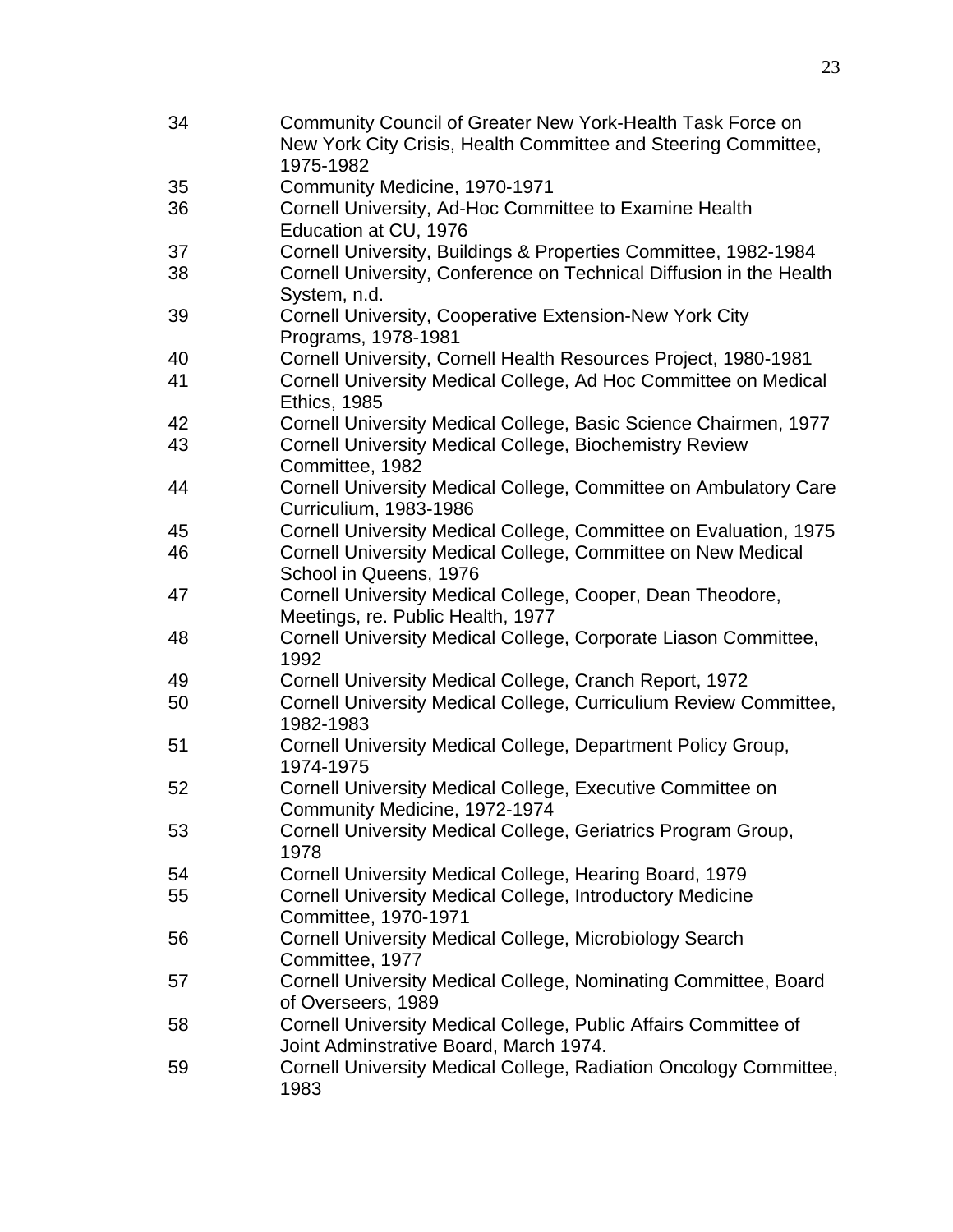Department of Health, New York City, Bureau of Tuberculosis Task Force, 1979-1983

## **Box 14: Series VIII, Committee Files, 1957-1992**

| 1              | Department of Health, New York City, Bureau of Tuberculosis Task<br>Force, 1979-1983                                                                      |
|----------------|-----------------------------------------------------------------------------------------------------------------------------------------------------------|
| $\overline{2}$ | Department of Health, New York City, School Health Site Visits,<br>1977                                                                                   |
| 3              | Empire State Medical, Scientific and Educational Foundation, Data<br>Committee, 1987                                                                      |
| 4              | Health and Hospital Planning Council of Southern New York, Board<br>of Directors, 1975-1976                                                               |
| 5              | Health and Hospital Planning Council of Southern New York, Task<br>Force Health Services Fiscal Crisis, Subcommittee on Ambulatory<br>Care Services, 1976 |
| 6              | Health, Education, and Welfare (HEW), 1977                                                                                                                |
| $\overline{7}$ | Health Research Council of New York, Research Grant,<br>Community Health Project, 1971                                                                    |
| 8              | Health Systems Agency of New York City, Reader's Activities,<br>1976-1991                                                                                 |
| 9              | Health Systems Agency of New York City, General, 1975-1977                                                                                                |
| 10             | Health Systems Agency of New York City, New York Hospital,<br>1975-1991                                                                                   |
| 11             | Hospital Chaplaincy, Board of Trustees, 1986-1990                                                                                                         |
| 12             | Hospital for Special Surgery, Community Advisory Committee,<br>1982                                                                                       |
| 13             | Hospital Trustees of New York State, 1983                                                                                                                 |
| 14             | Insure, 1981                                                                                                                                              |
| 15             | Institutional Coordinating Group, Education Task Force and Task<br>Force on Medical Center and Community Interelationship, 1973-<br>1974                  |
| 16             | International Sociological Association, Subcommittee on Medical<br>Sociology, 1966-1967                                                                   |
| 17             | International Sociological Association, Medical Sociology Section,<br>1968                                                                                |
| 18             | International Sociological Association, Medical Sociology Section,<br>1969                                                                                |
| 19             | International Sociological Association, Medical Sociology Section,<br>1970                                                                                |
| 20             | International Sociological Association, Medical Sociology Section,<br>1972-1975                                                                           |
| 21             | International Study of Psychological Problems in a General<br>Hospital, 1957-1959                                                                         |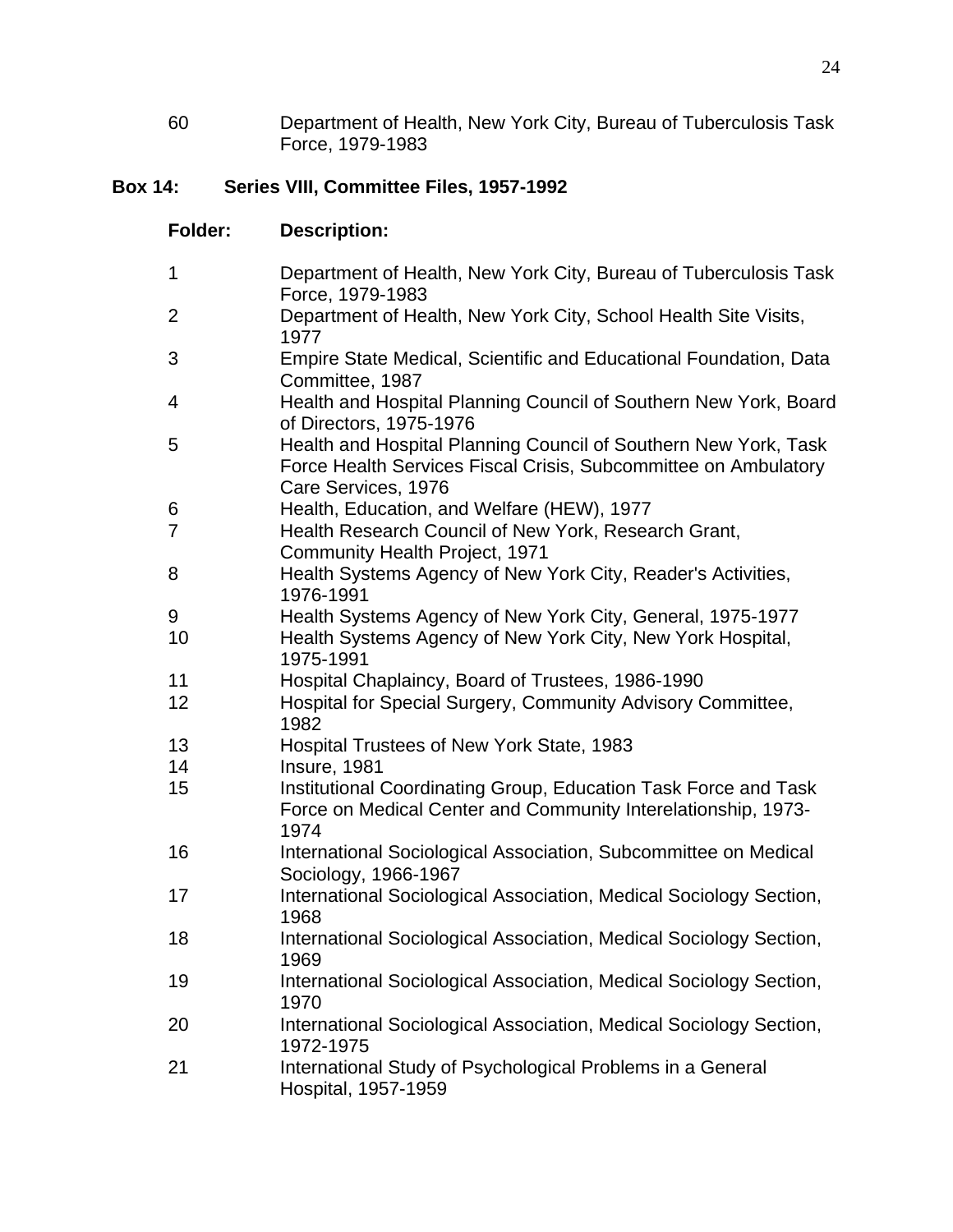- International Study of Psychological Problems in a General Hospital, 1960-1961
- Lenox Hill Neighborhood Association, 1972
- Medical Society of the County of New York, Committee on Health Care for the Poor, 1976
- Memorial Sloan Kettering Cancer Center, Biostatistics Review Committee, 1983
- Milbank Memorial Fund Quarterly, 1969-1972
- Milbank Memorial Fund Quarterly, 1973
- Milbank Memorial Fund Quarterly, 1974
- Milbank Memorial Fund Quarterly, 1975-1977
- National Academy of Sciences, Committee on Human Rights (Correspondent not a member of committee), 1985
- National League for Nursing, Committee on Polices and Procedures, 1976
- National Research Council, Division of Medical Sciences, Assembly of Life Sciences, VA Health Care Committee, Consultant, 1975-
- New York Academy of Sciences, Auto Emissions Panel, 1979-1981

### **Box 15: Series VIII, Committee Files, 1957-1992**

- New York Academy of Sciences, Auto Emissions Panel, 1979-1981 New York Academy of Sciences, Science and Society Committee,
- 1980-1982
- New York County Health Services Review Organization,
- Ambulatory Care Committee, 1977
- New York County Health Services Review Organization, Ambulatory Care Review Committee, 1980-1984
- New York Hospital, Ambulatory Care Committee, 1975
- New York Hospital Community Meeting, 1979
- New York Hospital, Medical Board, Correspondence, 1970-1973
- New York Hospital, Medical Board, Ad Hoc Committee to Set Up Criteria to Monitor the Quality of Care of the Ambulance Service and Emergency Room, 1968-1973
- New York Hospital, Medical Board, Committee on Extended Care-Dewitt, 1970-1973
- New York Hospital, Health Maintenance Service Project, 1969
- New York Metropolitan Regional Medical Program, Task Force on the Impact of National Health Insurance, 1976
- New York State Chairmen of Preventive Medicine, 1975
- New York State Health Planning Commission, Health Advisory Council, General Information, 1975-1976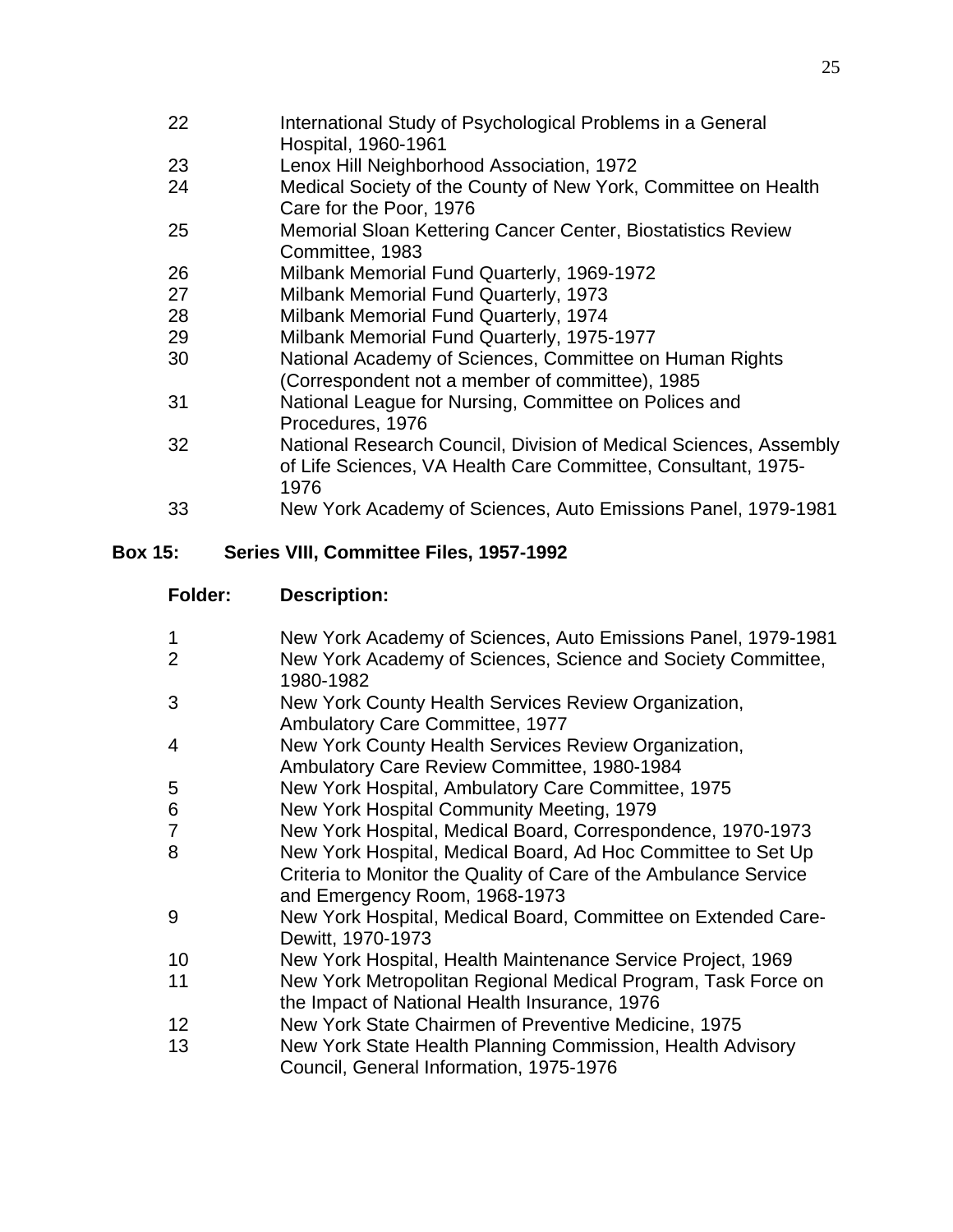| 14 | New York State Health Planning Commission, Health Advisory                                                |
|----|-----------------------------------------------------------------------------------------------------------|
|    | Council, (includes his appointment letter), 1975                                                          |
| 15 | New York State Health Planning Commission, Health Advisory                                                |
|    | Council, 1976                                                                                             |
| 16 | New York State Health Planning Commission, Health Advisory                                                |
|    | Council, 1977                                                                                             |
| 17 | New York State Health Planning Commission, Health Advisory                                                |
|    | Council, 1978                                                                                             |
| 18 | New York State Health Planning Commission, Health Advisory                                                |
|    | Council, 04/05/1979                                                                                       |
| 19 | New York State Health Planning Commission, Health Advisory                                                |
|    | Council, (History of Health Advisory Committees), 09/12/1979                                              |
| 20 | New York State Health Planning Commission, Health Advisory                                                |
|    | Council, (Nurse Study), 10/14/1980                                                                        |
| 21 | New York State Health Planning Commission, Health Advisory                                                |
|    | Council, (Nurse Study), 11/18/1980                                                                        |
| 22 | New York State Health Planning Commission, Health Advisory                                                |
|    | Council, (School Health, Nurse Study), 02/10/1981                                                         |
| 23 | New York State Health Planning Commission, Health Advisory                                                |
|    | Council, (List of Members, Nurse Study), 09/08/1981                                                       |
| 24 | New York State Health Planning Commission, Health Advisory                                                |
|    | Council, (Nurse Study), 10/23/1981                                                                        |
| 25 | New York State Health Planning Commission, Health Advisory                                                |
|    | Council, (Nurse Study), 03/02/1982                                                                        |
| 26 | New York State Health Planning Commission, Health Advisory                                                |
|    | Council, Ad Hoc Committee on Health Implications of Methyl                                                |
|    | Mercury in Adirondack Lakes, 1977-1978                                                                    |
| 27 | New York State Health Planning Commission, Health Advisory                                                |
|    | Council, Ad Hoc Committeer to Consider the Public Health                                                  |
|    | Implications of PCBs on Mother's Milk, 1976-1977                                                          |
| 28 | New York State Health Planning Commission, Health Advisory                                                |
|    | Council, Committee on the Frail Elderly, 1976                                                             |
| 29 | New York State Health Planning Commission, Health Advisory                                                |
|    | Council, Dowling, Thomas, Correspondence, 1977-1978                                                       |
| 30 | New York State Health Planning Commission, Health Advisory                                                |
|    | Council, Medical Education Reports, 1983                                                                  |
| 31 | New York State Health Planning Commission, Health Advisory                                                |
|    |                                                                                                           |
|    | Council, Mental Health Committee, 1979-1982<br>New York State Health Planning Commission, Health Advisory |
| 32 |                                                                                                           |
|    | Council, New York Hospital, 1974-1976                                                                     |
| 33 | New York State Health Planning Commission, Health Advisory                                                |
|    | Council, Shapiro, Mildred, 1976-1978                                                                      |
| 34 | New York State Health Planning Commission, Health Advisory                                                |
|    | Council, Steering Committee, 1981                                                                         |
| 35 | New York State Health Planning Commission, Health Advisory                                                |
|    | Council, Task Force on Health Manpower Policy, 1978-1983                                                  |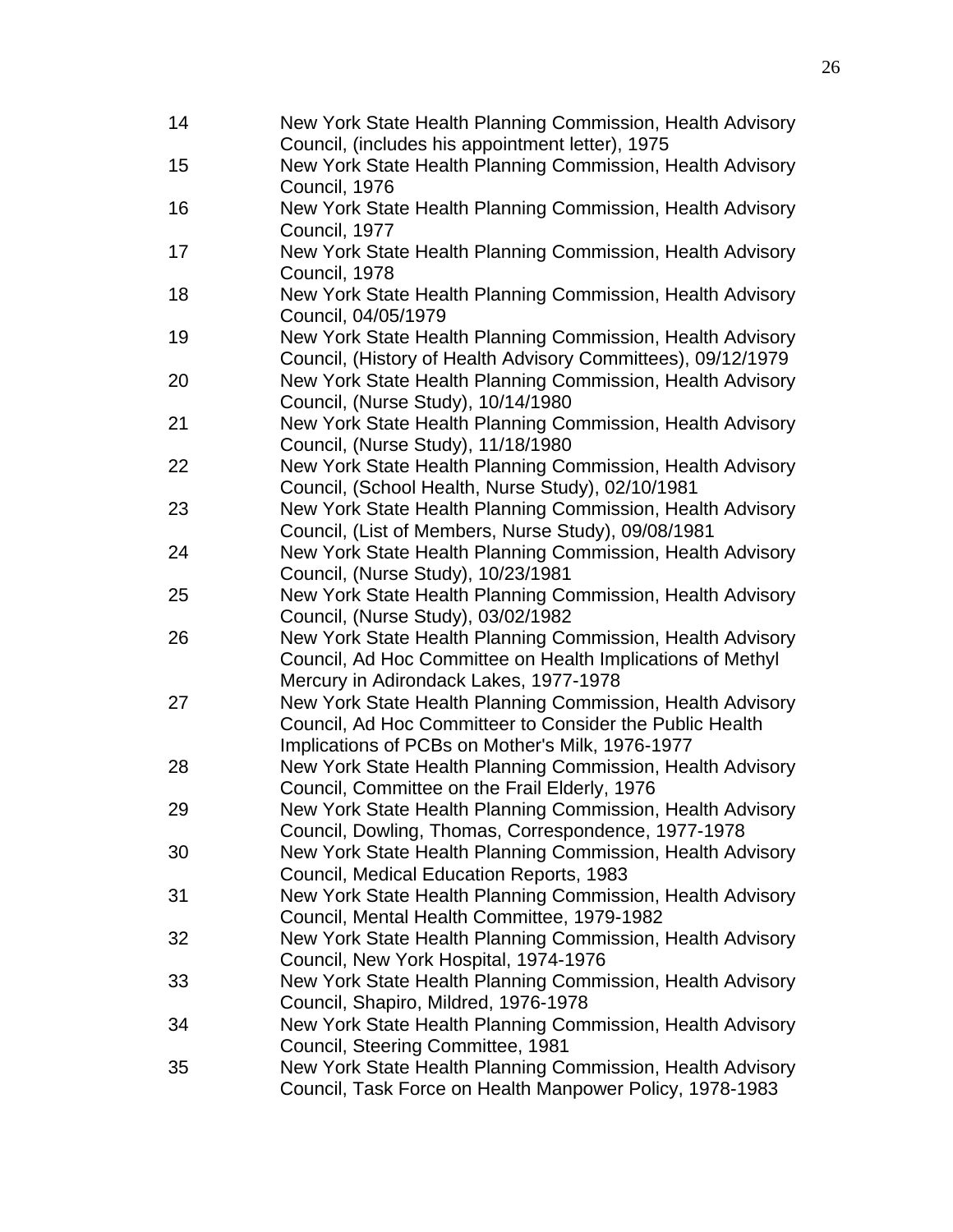| 36 | New York State Health Planning Commission, Health Advisory |
|----|------------------------------------------------------------|
|    | Council, Task Force on Nursing Personnel, 1980             |
| 37 | New York State Health Planning Commission, Health Advisory |
|    | Council, Task Force on Nursing Personnel, Report, December |
|    | 1980                                                       |
| 38 | New York State Health Planning Commission, Health Advisory |
|    | Council, Task Force on Nursing Personnel, Reports, 1981    |

# **Box 16: Series VIII, Committee Files, 1957-1992**

| $\mathbf{1}$   | New York State Health Planning Commission, Health Advisory         |
|----------------|--------------------------------------------------------------------|
|                | Council, Task Force on School Health, Reports on Abortion, 1974    |
| $\overline{2}$ | New York State Health Planning Commission, Health Advisory         |
|                | Council, Task Force on School Health, 1976                         |
| 3              | New York State Health Planning Commission, Health Advisory         |
|                | Council, Task Force on School Health, Jan-July 1977                |
| 4              | New York State Health Planning Commission, Health Advisory         |
|                | Council, Task Force on School Health, Aug 1977-1978                |
| 5              | New York State Health Planning Commission, Health Advisory         |
|                | Council, Task Force on School Health, 1979                         |
| 6              | New York State Health Planning Commission, Health Advisory         |
|                | Council, Task Force on School Health, Final Reports, 1980          |
| $\overline{7}$ | New York State Health Planning Commission, Health Advisory         |
|                | Council, Student Advisory Council (Comments on Task Force on       |
|                | School Health), 1977                                               |
| 8              | New York State Health Planning Commission, Health Advisory         |
|                | Council, State Plan, 1979                                          |
| 9              | New York State Interagency Council on Critical Health Problems,    |
|                | Patient Education Committee, 1974-1975                             |
| 10             | New York State Moreland Act Commission on Nursing Homes &          |
|                | Residential Facilities, Advisory Council, 1975                     |
| 11             | New York State Public Health Association, Task Force on Health     |
|                | Education, 1975                                                    |
| 12             | New York State Public Health Association, Task Force on Health     |
|                | Education, 1977                                                    |
| 13             | New York State School of Industrial and Labor Relations at Cornell |
|                | <b>University, 1971-1976</b>                                       |
| 14             | New York State School of Industrial and Labor Relations at Cornell |
|                | University, 1977                                                   |
| 15             | New York State School of Industrial and Labor Relations at Cornell |
|                | University, 1978                                                   |
| 16             | New York State School of Industrial and Labor Relations at Cornell |
|                | University, 1979                                                   |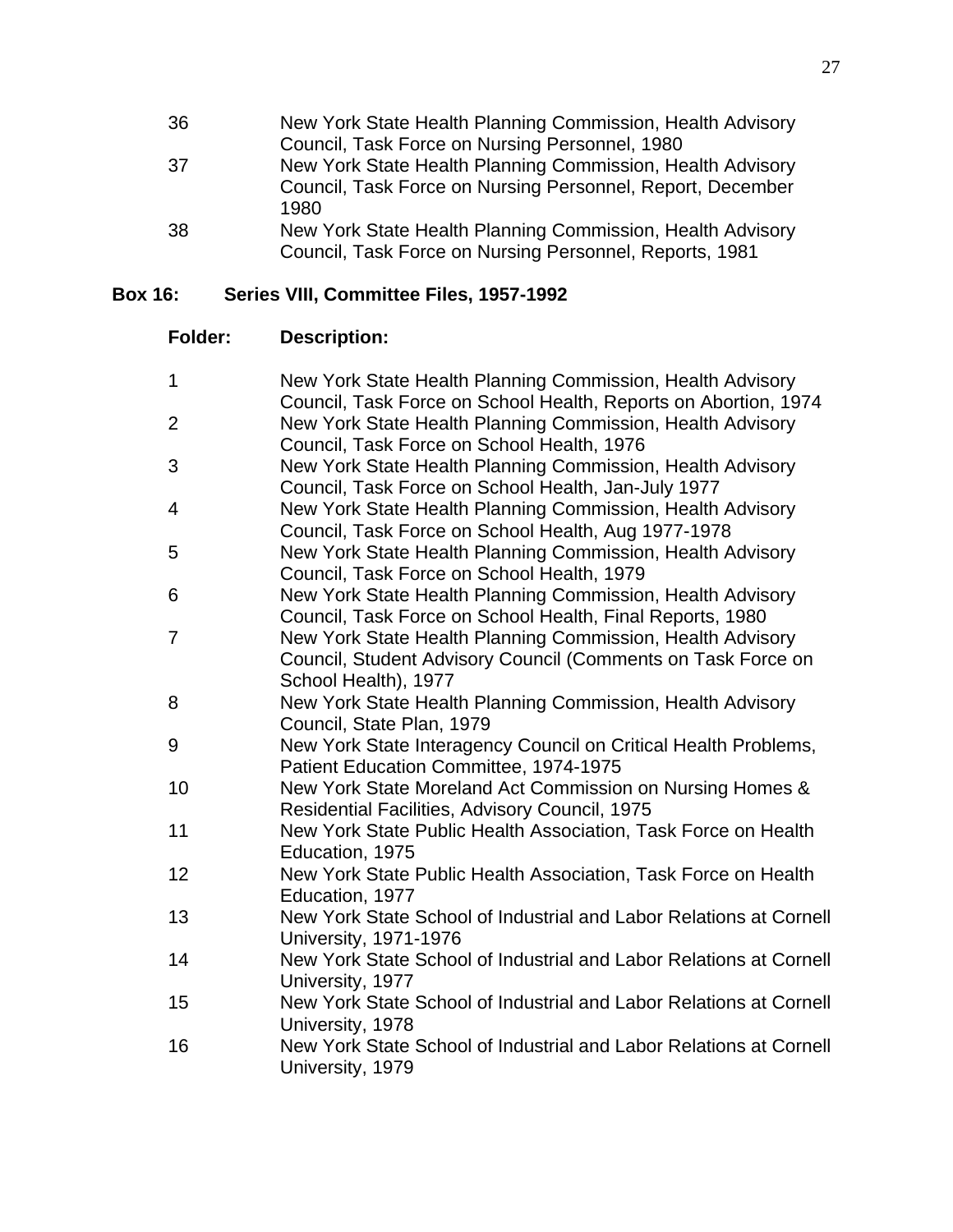- New York State School of Industrial and Labor Relations at Cornell University, 1980
- New York State School of Industrial and Labor Relations at Cornell University, 1981-1985
- New York State School of Industrial and Labor Relations at Cornell University, 1986-1990
- Panorma, 1968-1969
- Preventive Medicine Institute, Strang Clinic, 1987
- Presidential Meeting on Medicare, 06/15/1966
- Visiting Nurse Service, 1978-1979
- Visiting Nurse Service, 1980-1985
- Visiting Nurse Service, 1986-1992

### **Box 17: Series VIII, Committee Files, 1957-1992**

- Westchester Community Health Plan, 1978
- White House Conference on Aging, General 1968-1971
- White House Conference on Aging, Paper on "Training in Aging,"
- White House Conference on Aging, Training 1970-1971
- White House Conference on Aging, Subcommittee on Programs and Procedures, 1971
- Will Rogers Institute, 1978-1983
- Winifred Masterson Burke Relief Foundation, Board of Directors, 1971-1989
- Winifred Masterson Burke Relief Foundation, Westchester Long Term Care Patient Assessment Program, 1974-1984
- Working Group on Technological Differences in the Health System, n.d.

### **Box 17: Series IX, Travel Files, 1957-1991**

- Trip to Columbia and Venezuela, 1957
- Sixth World Congress of Sociology, 02/1966
- Buernos Aires Trip, 1970
- $13<sup>7</sup>$  $7<sup>th</sup>$  World Congress of Sociology, Bulgaria, 09/14-15/1970
- Yugoslavian Trip, 10/1971
- Levindale Study Panel, Baltimore, MD, 11/09-10/1972
- Jamaica Trip, 02/18-23/1973
- White House Conference on Aging, Washington DC, 03/05-06/1973
- Baltimore and Raleigh, 04/05-06/1973
- Ohio Hospital Association, 57th Annual Convention, 04/09-12/1973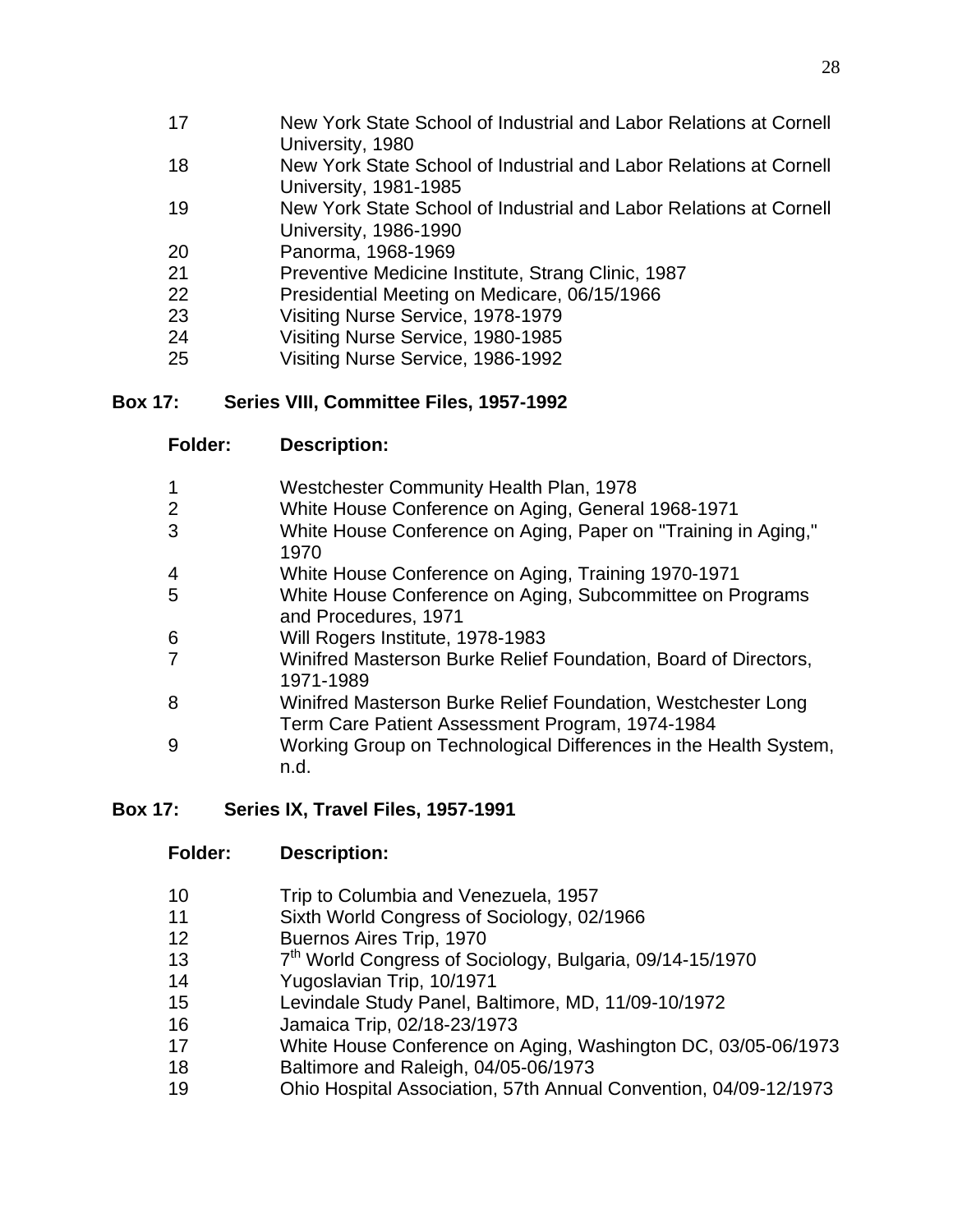| 20 | Estate Affairs Reunion, Forum Presentation, Ithaca, NY,<br>06/08/1973     |
|----|---------------------------------------------------------------------------|
| 21 | New York Academy, Conference on Long Term Care, Speaker,<br>09/17/1975    |
| 22 | New York Catholic Health Congress, Speaker, 10/29/1975                    |
| 23 | Association of American Medical Colleges, Committee Meeting,              |
|    | 11/01-06/1975                                                             |
| 24 | Health Executives Development Program, 07/31/1975                         |
| 25 | Africa Trip, 1976                                                         |
| 26 | Bicentennial Colloquium of US Medicine, 05/05-07/1976                     |
| 27 | Health Expo Development Program, Ithaca, Committee Meeting,               |
|    | 06/27/1976                                                                |
| 28 | American Sociological Association, 08/31/1976                             |
| 29 | American Nurses Foundation, Colorado, Committee Meeting,                  |
|    | 10/23/1976                                                                |
| 30 | AAMC Longitudinal Study Meeting, 01/12/1977                               |
| 31 | AFL-CIO Anniversary Meeting, 04/30/1977                                   |
| 32 | Health Executive Development Program, 06/20/1977                          |
| 33 | Gerontological Society Meeting, San Francisco, 07/06/1977                 |
| 34 | Egos Meeting, Munich, Germany, Committee Meeting, 11/31/1977              |
| 35 | Association of American Medical Colleges Meeting, 11/05-06/1977           |
| 36 | Health Education Conference, New York, NY, Speaker, 11/19/1977            |
| 37 | New York State Association for Human Services, Annual Meeting,            |
|    | Rochester, NY, 11/29-12/01/1977                                           |
| 38 | National Academy of Sciences, 12/12/1977                                  |
| 39 | Eastern Sociological Society, Chair of Panel, 03/31-04/02/1978            |
| 40 | XITH International Congress of Gerontology, Australia/Japan,              |
|    | 08/10-25/1978                                                             |
| 41 | Trip to China, 10/1978                                                    |
| 42 | American College of Physicians, San Francisco, Speaker,                   |
|    | 03/24/1979                                                                |
| 43 | Boston Trip, 04/21/1979                                                   |
| 44 | 6 <sup>th</sup> International Conference on Social Sciences and Medicine, |
|    | 08/06-10/1979                                                             |
| 45 | Study Tour to Japan, Reader Team Leader, 09/1979                          |
| 46 | New York Hospital Royal Charter Ball, 10/18/1979                          |
| 47 | Cornell University Medical College, Changing Value in Medicine            |
|    | Conference, 11/11/1979                                                    |
| 48 | Cornell University, New York State College of Agriculture & Life          |
|    | Sciences, Committee Meeting, 03/12/1980                                   |
| 49 | First Asian Seminar on Health & Medical Sociology, 08/25-28/1980          |
| 50 | New York State Department of Health, Public Health Issues of the          |
|    | 1980s, 01/28/1981                                                         |
| 51 | Yale University Health Manpower Conference, 02/28/1981                    |
| 52 | American College of Physicians, Moderator, 04/08/1981                     |
| 53 | Statewide Health Coordinating Council, 05/20/1981                         |
|    |                                                                           |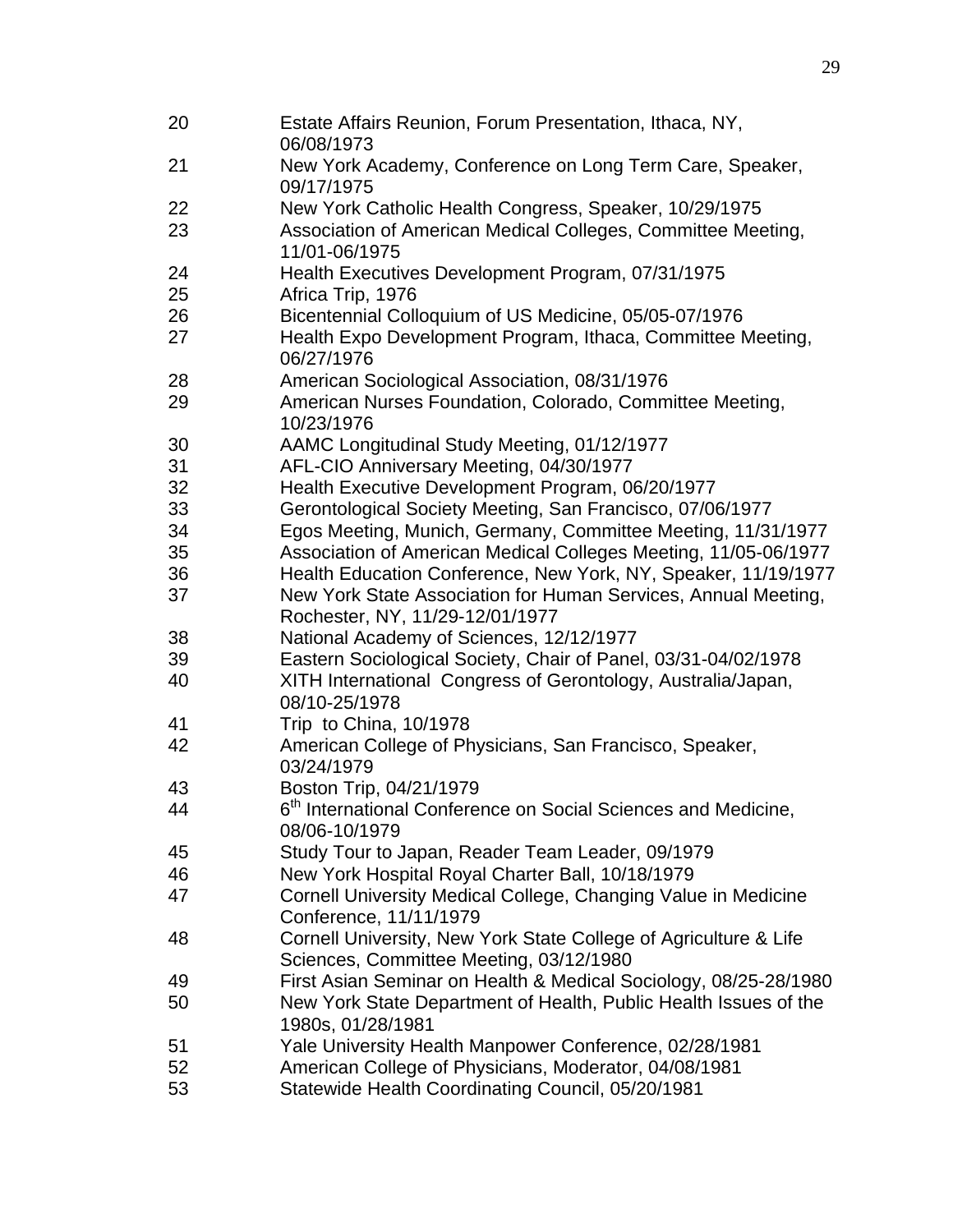- XIIth International Congress of Geronotology, Germany, Speaker, 07/12-17/1981
- National Cancer Institute Conference Paper, 09/21-23/1981
- White House Conference on Aging, Observator, 09/23/1981, Alternate Delegate, 11/28/1981
- American Federation for Aging, 10/1981
- 58 109<sup>th</sup> Annual Meeting, American Public Health Association, 11/01-05/1981
- Taiwan, 10/1982
- Venezuela Trip, 04/08/1984
- HEW-NIH, Grant Reviewers, 04/26/1984
- Charlie Glock Dinner, 08/29/1984
- IXth International Conference on the Social Sciences & Medicine, 07/08-12/1985
- NCI Colloquium, 10/01/02/1985
- Institute of Medicine, 10/15/1985
- England Trip, 07/10/1986
- American Sociological Association, 08/30-09/02/1986
- New York Hospital, Cabaret, 09/28/1987
- Gerontological Society, Chicago, 11/09/1986
- American Public Health Association, 11/18/1987

### **Box 18: Series IX, Travel Files, 1957-1991**

- **Folder: Description:**
- American College of Physicians, 04/12/1989
- XITH International Conference on Social Sciences & Medicine, Amsterdam, 07/13/1989
- American Sociological Association Meeting, 08/18/1989
- Institute of Medicine, Washington DC, 10/15/1989
- New York Academy, House and Health Meeting, 11/17-18/1989
- Institute of Medicine, National Academy of Sciences, Washington DC, 08/09/1990
- 7 Institute of Medicine, Washington DC, 08/12/1991
- American Sociological Association, 08/22/1991
- Trip to England, 10/17/1991
- Regional Medical Programs, 12/05/1991

### **Box 18: Series X, Papers, Reprints, and Speeches, 1948-1998**

- Biography, Articles about Dr. Reader, 1974-1975
- Clinical Pathological Conferences, 1948-1949 (Restricted-HIPPA)
- Reprints, 1949-1959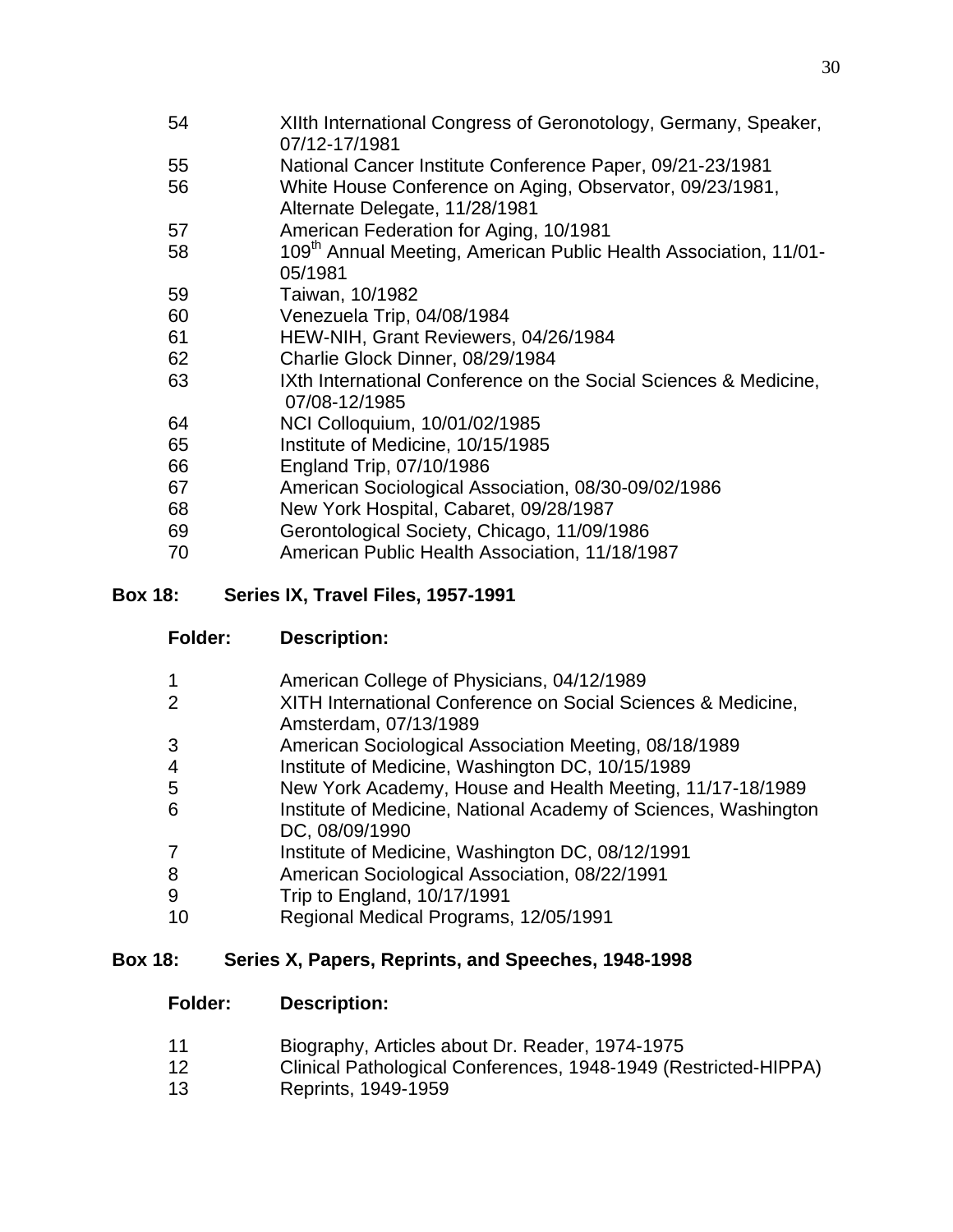| 14 | "Follow Up Techniques Used in the Medical Clinics of New York<br>Hospital," 03/14/1950 |
|----|----------------------------------------------------------------------------------------|
| 15 | "Plan to Improve the Financial Support of New York Hospital," 1951                     |
| 16 | "Aims and Methods of Clinical Teaching at Cornell University                           |
|    | Medical College," 1952.                                                                |
|    |                                                                                        |
| 17 | 75 <sup>th</sup> Anniversity of Cornell University-New York Hospital School of         |
|    | Nursing, Address, 06/12/1952                                                           |
| 18 | "Organization and Development of a Comprehensive Care                                  |
|    | Program," Speech given at Medical Care Section, 11/13/1953                             |
| 19 | Book Reviews, 1955                                                                     |
| 20 | "Patient Care as an Academic Discipline," 1955                                         |
| 21 | "Teaching Medical Students the Social Aspects of Illness," 10/1955                     |
| 22 | "Choice of Drugs in Certain Disorders of Metabolism," 1956                             |
| 23 | "One Way Screen as an Adjunct to Clinical Teaching," 08/1957                           |
| 24 | "Sociological Research in Medicine: Fact and Theory," 08/1957                          |
| 25 | "Sociology in Medicine: Discussion of the Sociologist as a Medical                     |
|    | Educator," 1958                                                                        |
| 26 | "The Place of the Sociologist in the Medical School," 1959                             |
| 27 | "Medical Interview," 02/1959                                                           |
| 28 | "Appointment Breaking in a General Medical Clinic," 10/1959                            |
| 29 | Book Reviews, 1960-1968                                                                |
| 30 | Reprints, 1960-1967                                                                    |
| 31 | Reports, 1960                                                                          |
| 32 | New York Hospital Committee on Psychological Problems in a                             |
|    | General Hospital, Report, 03/1960                                                      |
| 33 | Notes for Medical Manpower in New York City, 1961                                      |
| 34 |                                                                                        |
|    | "The Electrocardiographic Recognition of Left Ventericular                             |
|    | Hypertrophy," 11/1961                                                                  |
| 35 | "Problems Allocating Public Funds," 1962                                               |
| 36 | "Studies in the Evaluation of Hospital Function," Lowell Lecture,                      |
|    | Mass. General Hospital, 02/ 13/1963                                                    |
| 37 | Editorial for Archives of Environmental Health, 07/1963                                |
| 38 | Unidentified Speech, 09/1963                                                           |
| 39 | "Some Principles of Medical Education and Their Implication for                        |
|    | Curriculium Planning," 02/1964                                                         |
| 40 | "Meeting Community Needs for Health: A Challenge to Modern                             |
|    | Technology," 1965                                                                      |
| 41 | Health, Education, and Welfare (HEW), Bureau of State Services,                        |
|    | Transcript of Unidentified Symposium, 10/1965                                          |
| 42 | "Deprivation & Health," presented at Northeastern Regional                             |
|    |                                                                                        |
|    | Institute of National Association of Social Workers, 02/17/1966                        |
| 43 | "Impact of a Coronary Care Unit on Hospital Medical Practice and                       |
|    | Community," 03/15/1966                                                                 |
| 44 | "A Quantitative Survey of the New York Hospital Emergency                              |
|    | Room," 1967                                                                            |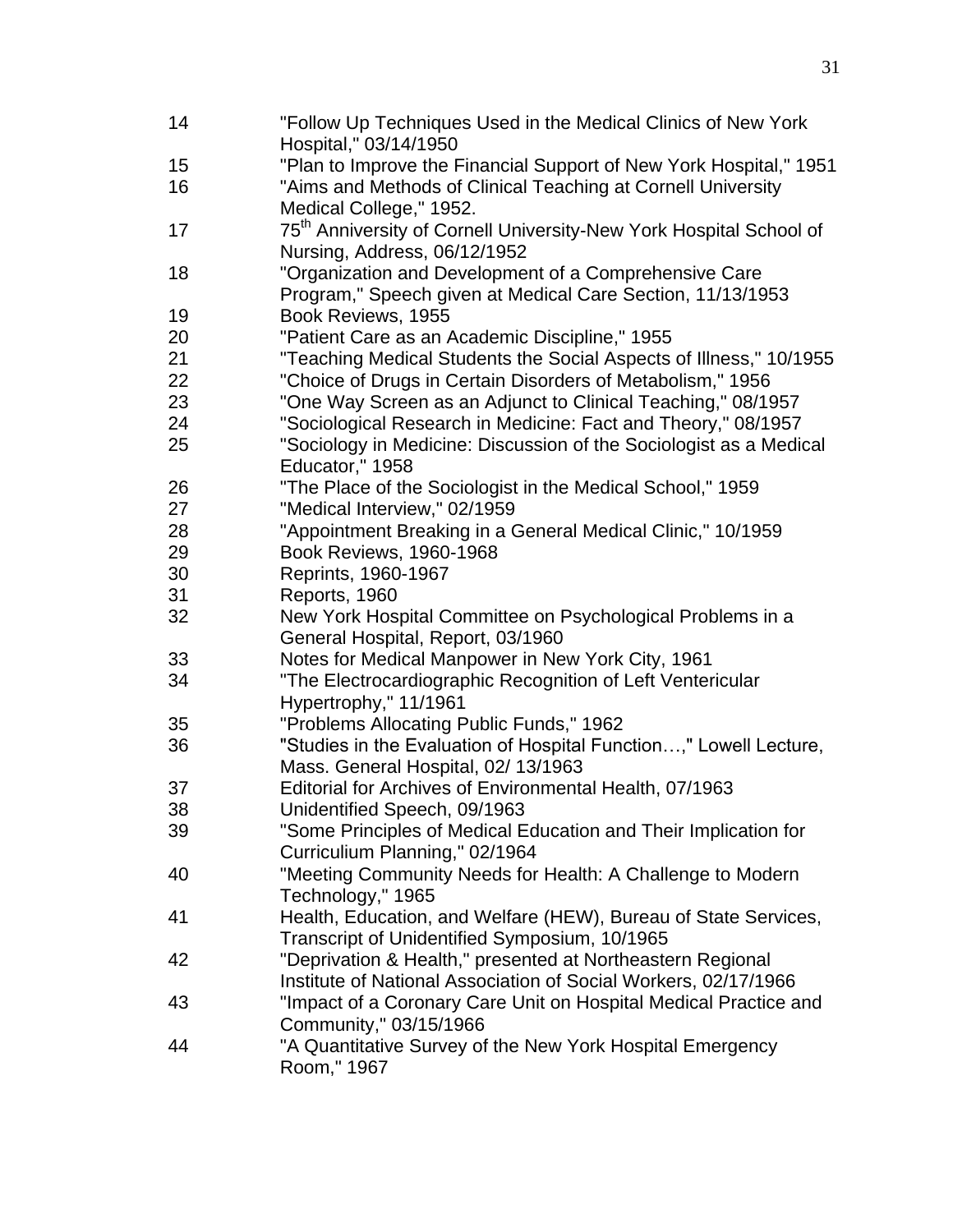- "Changing Patterns of Medical Care and Their Effect on the Doctor Nurse Relationship," 05/14/1967
- Encyclopedia of Education, Ambulatory Medicine, 1969
- Reprints, 1970-1978
- "Developments in Patient Care Research," 1970
- Queensbridge Hunter Point Survey, Reports, 1970
- Queensbridge Hunter Point Survey, Report, 1971
- "Patient Education as an Essential Component of Hospital Service," 05/21/1971
- "Socio-economic Implications of Aging," special issue of Aging Medical World News, 1971
- "Physician as Teacher," 1971
- "A Proposed Program for Department of Public Health at Cornell," 01/11/1972
- "Toward an Evaluation Framework for Neighborhood Health Centers," Final Report for Community Health Service…, 07/1972
- "A Neighborhood Center in Kiev," 07/06/1972
- Levindale Gertiatrics Center, Report, 1972
- New York Health Association, Introduction for Conference, 1972
- Remarks of Dr. Reader at Reunion Panel on Retirement Living, 06/08/1973

### **Box 20: Series X, Papers, Reprints, and Speeches, 1948-1998**

- **Folder: Description:**
- "Studies in Medical Sociology and Health Care," 01/1974
- "Health Care of the Poor," 05/1974
- "A Health Service Corps for New York State," 07/1974
- Opening Exercises Address, 09/06/1974
- Book Reviews, 1975-1976
- Remarks on Reunion Panel on Retirement Planning, 06/08/1975
- Lecture Notes, 1975
- "Sociological Contributions to Medical Education," 08/31/1976
- Remarks for Dinner for Dean J. Robert Buchanan, 12/07/1976
- Steven Jonas's Book, 1977
- "Health Implications of Methyl Mercury in Adiorondack Lakes," 02/28/1978
- Legionnaires Disease, materials for a speech, 1978
- Teamster Local #237 Report, 1979-1980
- School Health Education, 1980
- Statement on Nursing Practice Act by the Health Advisory Council, 10/01/1981
- Letter to Editor, Cornell Alumni News, 05/1989 and "History of Epidemic Diseases at New York Hospital," 10/232/1989
- "Rembrance of Things Past," 08/1998